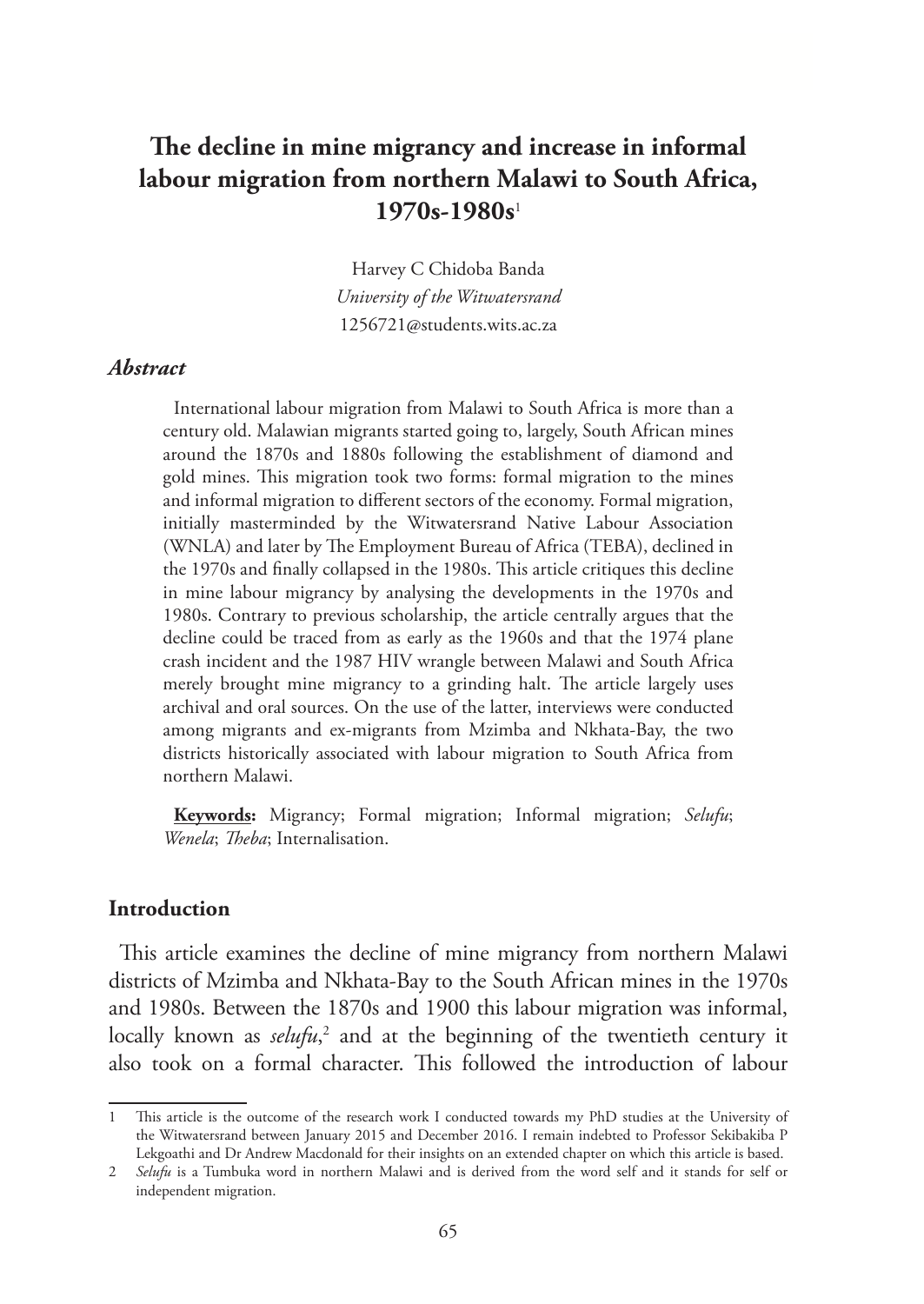recruitment operations from 1903 onwards. The aim of the articleis to trace the decline in mine migration and, in its stead, the gradual increase in informal labour migration or *selufu*. It is noteworthy that for a larger part during the twentieth century, formal labour migration occurred alongside *selufu*. In fact, it is proper to argue that while labour recruitment from Malawi (then Nyasaland) was intermittent, due to the banning and unbanning of recruitment by the government, *selufu* continued undisturbed. In short, this article focuses on the end of the Witwatersrand Native labour Association (WNLA, commonly referred to as *Wenela*) recruitment activities in Nyasaland following the 1974 plane crash incident, the beginning and end of The Employment Bureau of Africa (TEBA)3 recruitment activities during the 1970s and 1980s and the elements of informal labour migration during this period.

Malawians have for many years emigrated to such countries like Tanzania, Zambia, Zimbabwe and South Africa largely for wage employment. This is due to the lack of employment opportunities in a country generally lacking in mining and manufacturing industries. Of these destination countries, South Africa proved a major attraction because of the relatively higher wages not only in the mines, but also in the manufacturing and service sectors. Most Malawians emigrated to Tanzania for trade purposes, hence commercial migration. The latter is outside the scope of this article. This article focuses on the emigration of unskilled and semi-skilled migrant workers. In addition to these categories, Malawi's poor economy has pushed out skilled workers like nurses and teachers. However, the emigration of skilled professionals is also beyond the scope of this article.

This article critically examines the reluctance by the labour-supplying countries to forward labour to the South African mines, the 1974 plane crash incident,<sup>4</sup> and, thereafter, the 1974 boycott, in order to understand the factors for the decline in mine migrancy in the 1970s. The 1974 boycott led to the end of *Wenela* recruiting activities in Malawi. Two years later, formal recruiting was re-introduced in Malawi, under TEBA. The latter also recruited labour on behalf of the South African Chamber of Mines. However, in 1987 interstate disagreement arose between Malawi and South Africa over HIV testing of potential Malawian labour migrants.<sup>5</sup> In this regard, the ensuing sections

<sup>3</sup> TEBA was formed by merging WNLA and the Native Recruiting Corporation (NRC) to mastermind labour recruitment for the South Africa's mines.

<sup>4</sup> Details on this incident come later in the article.

<sup>5</sup> WC Chirwa, "No TEBA...forget TEBA: The plight of Malawian ex-migrant workers to South Africa, 1988- 1994", *International Migration Review*, 31(3), 1997, pp. 628-629.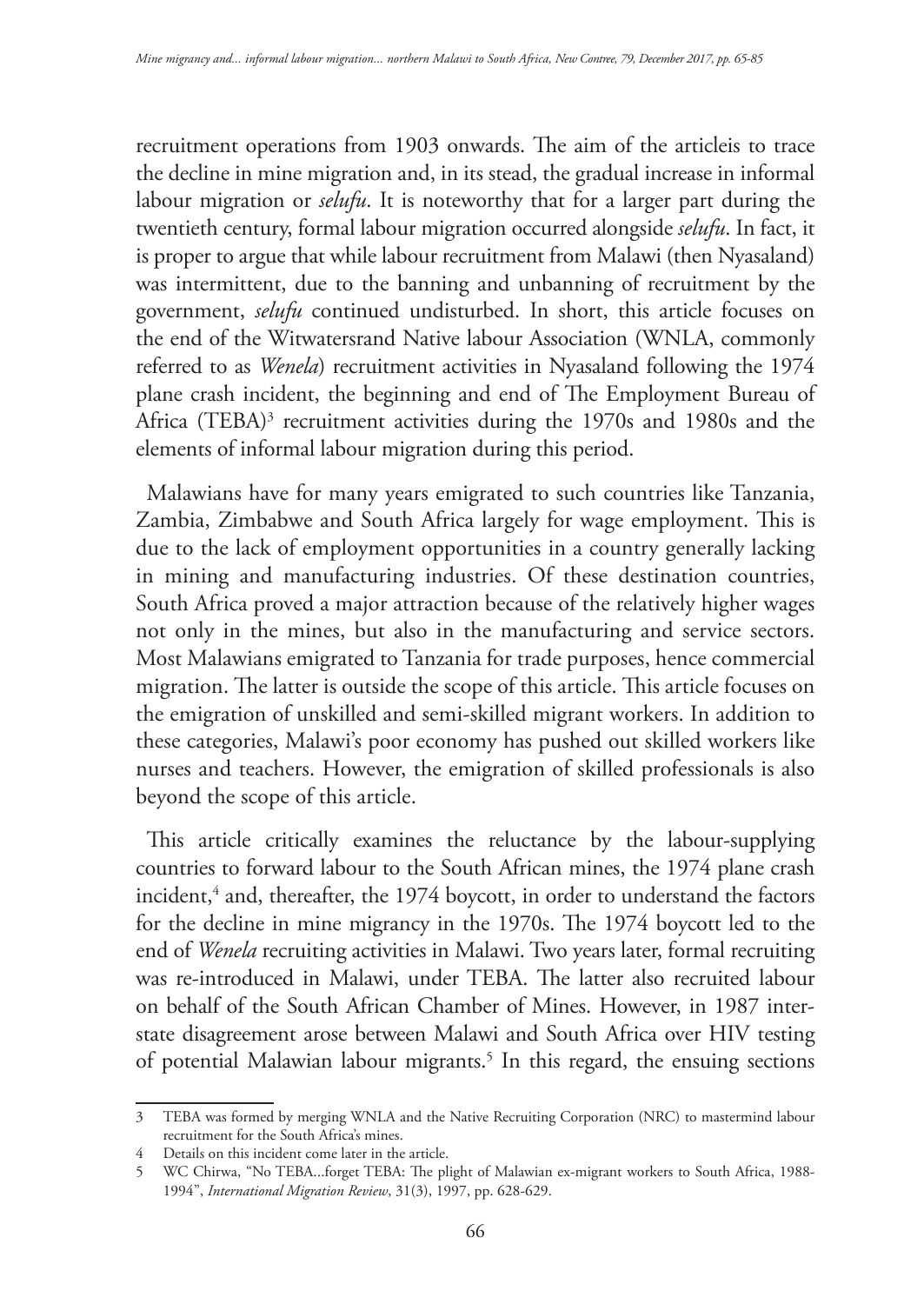are devoted to a critique of what exactly led to the collapse of TEBA recruiting activities in Malawi thereafter. It also examines the reaction by the Chamber of Mines in trying to mitigate the impact of reduced foreign African labour supply.

For close to a century since the 1880s, Malawi was one of the major laboursupplying areas in southern Africa. Much of the labour supply was destined for South African mines<sup>6</sup> and farms and, to a lesser extent, Zimbabwean mines and farms.7 This development was largely a result of lack of wage-earning opportunities within Nyasaland.<sup>8</sup> Where wage employment opportunities were available locally, for instance in the Shire Highlands and Blantyre District area, the wages on offer were comparatively little compared to those obtaining abroad, especially in the South African mines.9 Low wages in Nyasaland paled in the face of hut taxes imposed by the Nyasaland Protectorate around the 1890s. It is against this background that many Malawian migrants sought better-paying employment outside Nyasaland either through formal labour recruitment channels or *selufu*. It is not surprising, therefore, that some scholars like Bill Paton have argued that during certain periods, for example, during the colonial period, "the majority of wage earners from Malawi were employed outside the country".<sup>10</sup>

Literature shows that the Tongas of Nkhata-Bay District were the pioneers of labour migration from Malawi to South Africa.<sup>11</sup> At the end of the nineteenth century, the Tongas were relatively well educated as compared to other ethnic groupings, for example, the Tumbuka and the Ngoni in northern Malawi.

<sup>6</sup> For information on labour migration from Malawi to South Africa during the earlier period, that is, from the 1880s to the 1950s, see R Boeder, *Malawians abroad: The history of labour emigration from Malawi to its neighbours, 1980 to the present* (East Lansing, Michigan State University, 1974); FE Sanderson, "The development of labour migration from Nyasaland, 1891-1914", *Journal of African History*, 2, 1961, pp. 259- 271; G Coleman, "International labour migration from Malawi, 1875-1966", *Journal of Social Science*, 2, 1972, pp. 31-46; J McCracken, *A history of Malawi, 1859-1966* (New York, James Currey, 2012), pp. 74-99 and 162-192. For information on the South African mines and how they "exploited" foreign migrant labour from the 'satellite countries', see J Crush, A Jeeves & D Yudelman, *South Africa's labour empire: A history of black migrancy to the gold mines* (Cape Town, David Philip Publishers Ltd., 1991); A Jeeves, *Migrant labour in South Africa's mining economy: The struggle for the gold mines' labour supply, 1890-1920* (Johannesburg, Witwatersrand University Press, 1985); D Yudelman, *The emergence of modern South Africa: State, capital and the importation of organised labour on the South African gold fields, 1902-1939* (Cambridge, CUP, 1972).

<sup>7</sup> For details on the nature of labour migration from Malawi to Zimbabwe during the colonial period, see ZR Groves, "Malawians in colonial Salisbury: A social history of migration in Central Africa, c. 1920s-1960s" (PhD, Keele University, 2011); EP Makambe, "The Nyasaland African labour '*ulendos*' to southern Rhodesia and the problem of the African 'highway men', 1903-1923", *African Affairs*, 79, 1980, pp. 548-566.

<sup>8</sup> Nyasaland which was declared a British Protectorate in 1891 became Malawi following the attainment of independence in 1964.

<sup>9</sup> For a discussion of low wages obtaining in Nyasaland and the comparatively higher wages abroad, see, for example, G Coleman, "International labour migration from Malawi", *Journal of Social Science*, 2, 1972, p. 37.

<sup>10</sup> B Paton, *Labour export policy in the development of southern Africa* (Macmillan, Macmillan Press, 1995), p. 26.

<sup>11</sup> B Pachai, *Malawi: The history of the nation* (London, Longman Group Ltd., 1973), p. 28.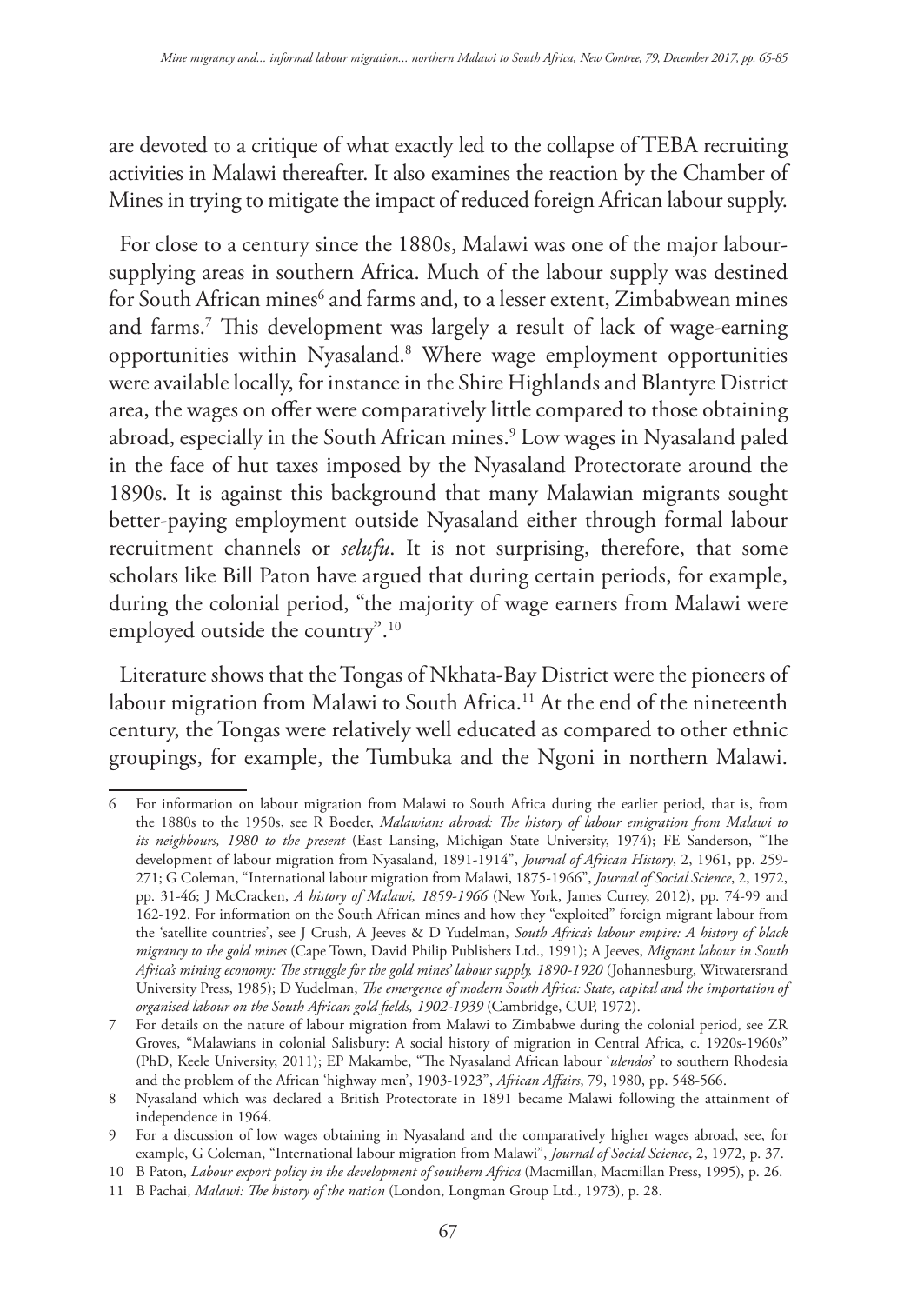This was attributable to the missionary influence, especially Bandawe Mission that was established in the Chintheche area in 1881.<sup>12</sup> The missionaries did not open only churches, but also mission schools where the Tonga attained education. Consequently, by 1900 most Tongas were able to read and write and questioned the lack of employment opportunities in their area. Consequently, they out-migrated to the Shire Highlands for wage employment. Although most of them secured employment here, the wages were low.13 For instance, it is worth noting that during the early years of the twentieth century the rate of pay for wage employment, for example, plantation labour in Malawi was 3 shillings per month. However, a similar kind of wage labour could earn between 30 and 45 shillings per month, for example, in the Transvaal mines and between 15 and 30 shillings per month in Zimbabwe.<sup>14</sup> It was the white missionaries who alerted the Tonga around the 1880s about the availability of relatively higher-paying jobs outside the country. This marked the beginning of the phenomenal labour migration from Malawi not only to South Africa, but also to other countries in the region such as Zimbabwe, Zambia and even Tanzania to the north.15

## **A note on methodology**

This article has relied on information that was collected from three sources: archival, oral and secondary sources and a review of relevant literature. Archival research was conducted at the Malawi National Archives (MNA) in Zomba, Malawi, and at the South African National Archives in Pretoria, South Africa, between March and November 2016. This yielded information particularly on the activities of WNLA (*Wenela*) 16 and TEBA (*Theba*) in the 1970s and 1980s. However, because of the contemporary nature of the study, oral sources have played a complementary and supplementary role. Oral interviews were conducted among male and female migrants and ex-migrants in the Mzimba and Nkhata-Bay districts of Malawi. From the interviews, information was sought on the migrants' motivations and experiences in South Africa. The interviews revealed that while migrants from Mzimba

<sup>12</sup> B Pachai, *Malawi: The history of the nation*..., p. 17.

<sup>13</sup> J McCracken, *A history of Malawi...*, p. 84; B Pachai, *Malawi: The history of the nation...*, p. 119.

<sup>14</sup> G Coleman, "International labour migration from Malawi", *Journal of Social Science*, 2, 1972, p. 37.

<sup>15</sup> Although Malawian migrants have for a long time been freely emigrating to these countries, the strength in the attraction or pull by each country has always depended on the comparative wages offered to the wage earners. That is why in terms of prominence one would argue that these countries have always been ranked as follows: South Africa, Zimbabwe, Zambia, and Tanzania as the least desirable destination country.

<sup>16</sup> The terms *Wenela*, *Theba* and *selufu* are local, vernacularised forms of 'WNLA', 'TEBA' and 'self-migration', respectively.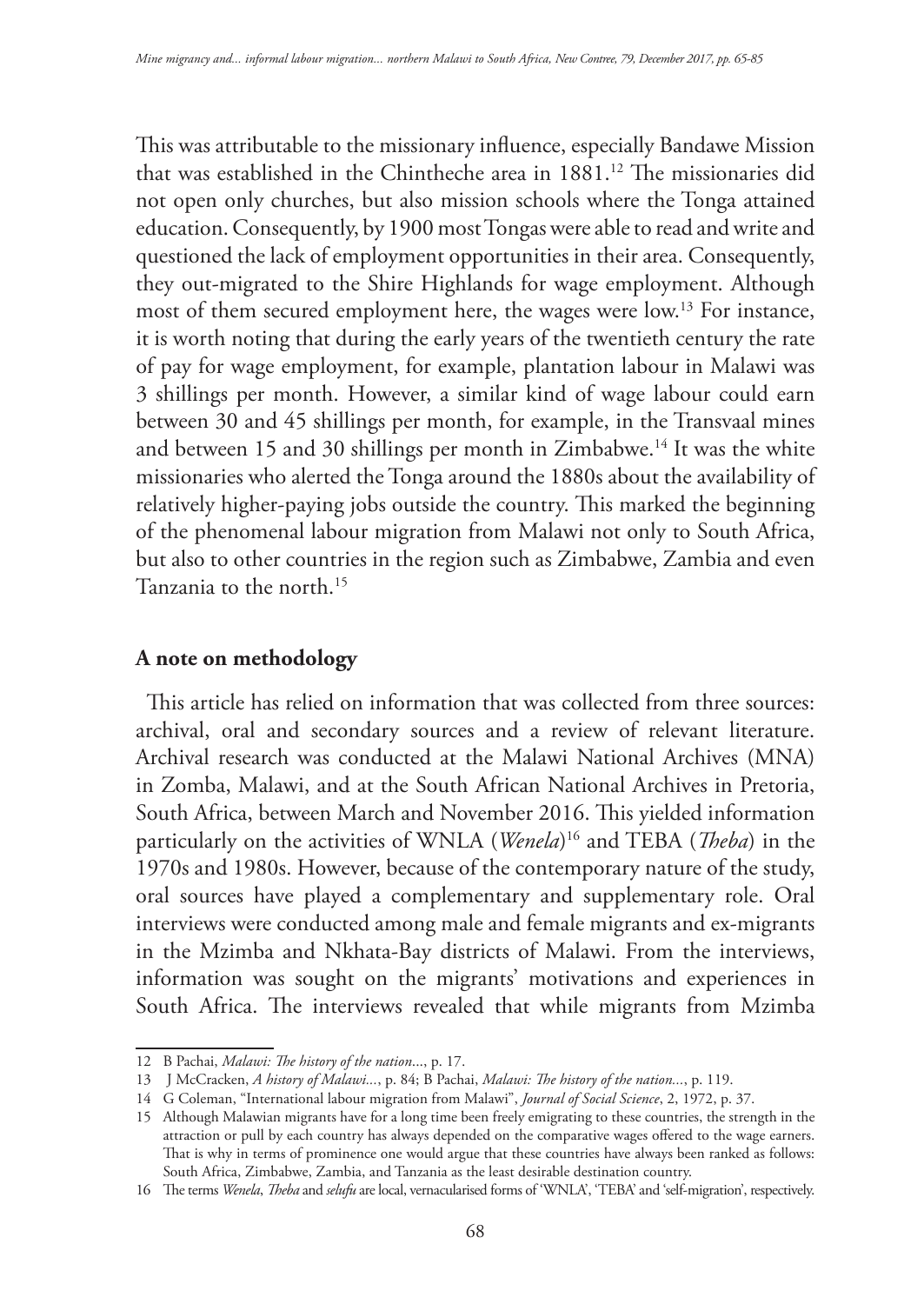largely emigrated through *Wenela* or *Theba*, their counterparts from Nkhata-Bay preferred to emigrate informally, that is, under *selufu*. Secondary sources were analysed to establish the position of the previous scholarship regarding the decline in mine migrancy from northern Malawi to South Africa.

## **Decline of mine migrancy from Malawi**

Labour migration from Central Africa to the South African mines dates back to the late nineteenth century. This development followed the discovery of diamond and gold in South Africa in 1867 and 1886, respectively. Within the Central Africa territories, labour migration was a result of various push factors: through the imposition of various forms of taxes, for example, hut taxes, people were forced to look for wage employment and the latter was not readily available locally. In addition, following the introduction of the money economy or monetisation within these territories, people looked for ways of finding money with which to buy various basic household needs. The relatively higher wages in the South African mines acted like a pull factor, attracting people into South Africa. This marked the beginning of decades of labour migration not only to the mines, but also to the farms and other employment sectors.

Developments in the labour-supplying countries of central and southern Africa including Malawi, especially following the attainment of independence, contributed to the reduction in foreign labour supply to the South African mines. Independent countries like Tanzania, Zambia and Malawi were against the continued supply of labour to the mines, arguing that their local economies needed to utilise this labour if they were to become powerful. Tanzania and Zambia took the lead in ending the labour supply from their countries. In the case of Malawi, following the opening of tobacco estates by local farmers in the central and northern regions in the 1960s, Malawians were encouraged to secure jobs in this agricultural sector, hence a preferred switch from international migration to internal labour migration. In this regard, Francis L Coleman argues that "as these countries became independent, so they became increasingly reluctant to supply the mines with labour. Tanzania and Zambia banned recruitment and supplies from other countries became increasingly tenuous".17 Apart from the economic reasons, these countries banned labour supply to South Africa for political reasons as a reaction against the policy of apartheid. The ban was a way of exerting pressure on the South African government to renounce apartheid. As for Zimbabwe, continued labour

<sup>17</sup> FL Coleman (ed.), *Economic history of Africa* (Pretoria, HAUM,1983), p. 193.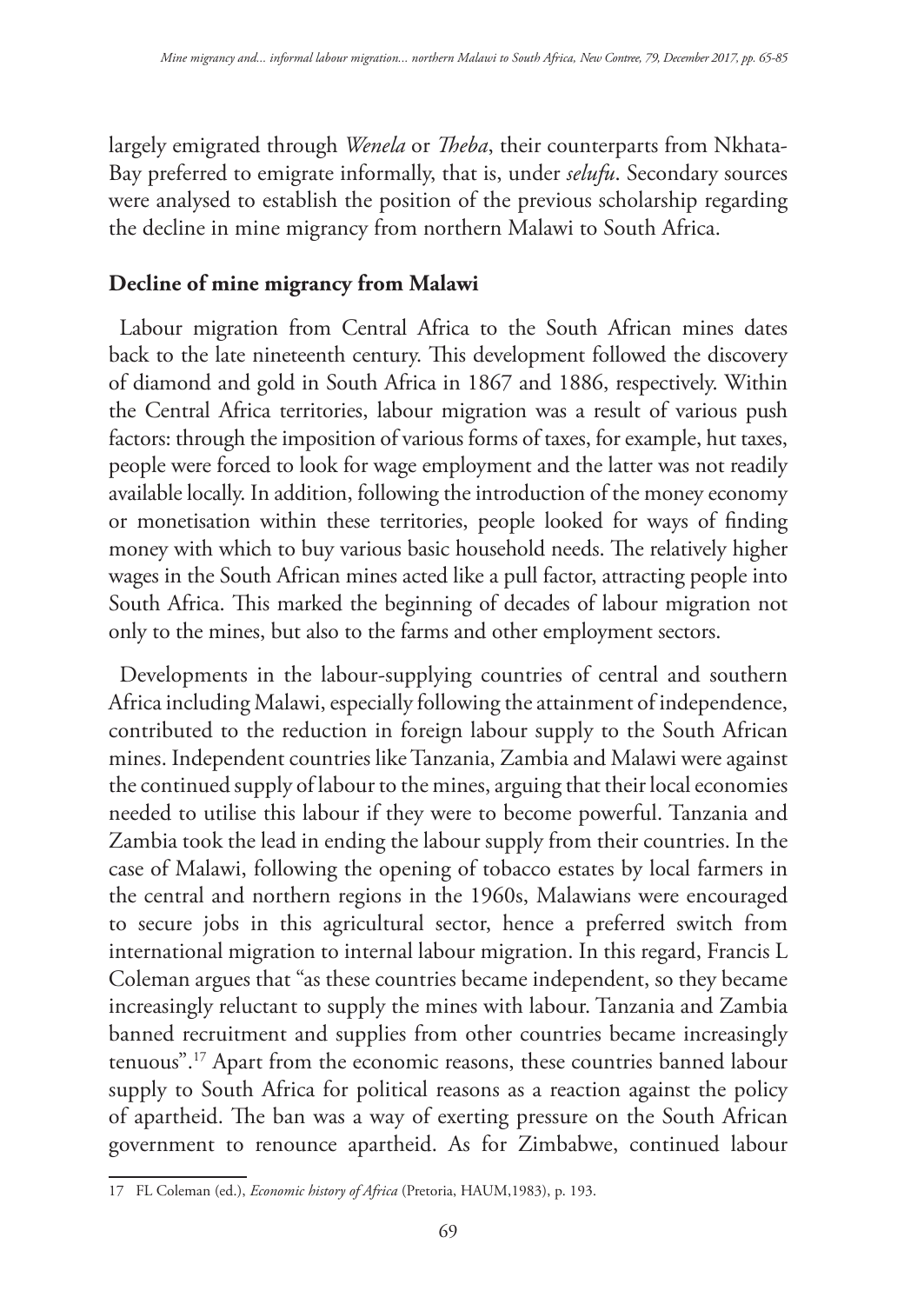supply to South Africa was rather absurd since labour was equally needed in the local mines and farms.

In Malawi, unlike in the case of Tanzania and Zambia, Dr Hastings Kamuzu Banda, the then President of Malawi, maintained strong ties with apartheid South Africa because the country benefitted a lot from the supply of migrant labour in terms of foreign exchange earnings. In addition, the South African government provided Malawi with funding which assisted in the construction of the capital city in Lilongwe, moving it from Zomba in the process. Consequently, the need for local labour within the estates, which got established from the 1964 onwards, did not appear as an immediate reason to curtail labour supply to South Africa. It was, therefore, the 1974 plane crash incident, in which seventy-four Malawian migrant workers were killed at Francistown in Botswana *en route* to Malawi from the South African mines, that compelled Dr Banda to ban the labour supply in question.18 Dr Hastings Banda imposed the famous 1974 labour boycott. Although the Malawi Government encouraged labour emigration to the South African mines in the 1960s, efforts were made during the same period to discourage emigration of the lowest paid, that is, unskilled labour. These migrants were equally needed to work in the newly-established plantations and estates. On this, Dr Banda frequently boasted, saying 'he had killed *Wenela*', for example on this occasion in 1983:19

I have 'killed' two recruiting agencies, the Witwatersrand Native Labour Association (WNLA) (*Wenela*) and the Rhodesia Native Labour Bureau (RNLB) (*Mthandizi*)... They no longer recruit in Malawi. They have surrendered all their buildings to the government... because the majority of the people have responded to my appeal to stay here and work in their gardens or on the estates.

The government encouraged the opening of new estates, especially for tobacco. It has, therefore, been argued that:<sup>20</sup>

... although the 1974 boycott appeared to be sudden, Dr Banda had begun reversing his position on emigration in 1973. He had called on workers to

<sup>18</sup> WR Bohning (ed.), *Black migration to South Africa: A selection of policy-oriented research* (Geneva, International Labour Organisation (ILO), 1981), p. 34.

<sup>19</sup> WC Chirwa, "The Malawi government and South African labour recruiters, 1974-92" (State Address to Malawi Parliament, 3 August 1983). It should be noted that *Mthandizi* initially stopped operating in Malawi (then Nyasaland) in 1956 over poor working conditions during the construction of the Kariba Dam. For details here, see for example RR Boeder, "We won't die for four pence: Malawian labour and the Kariba Dam", *Journal of Modern African Studies*, 15(2), 1977.

<sup>20</sup> B Paton, *Labour export policy*…, p. 54.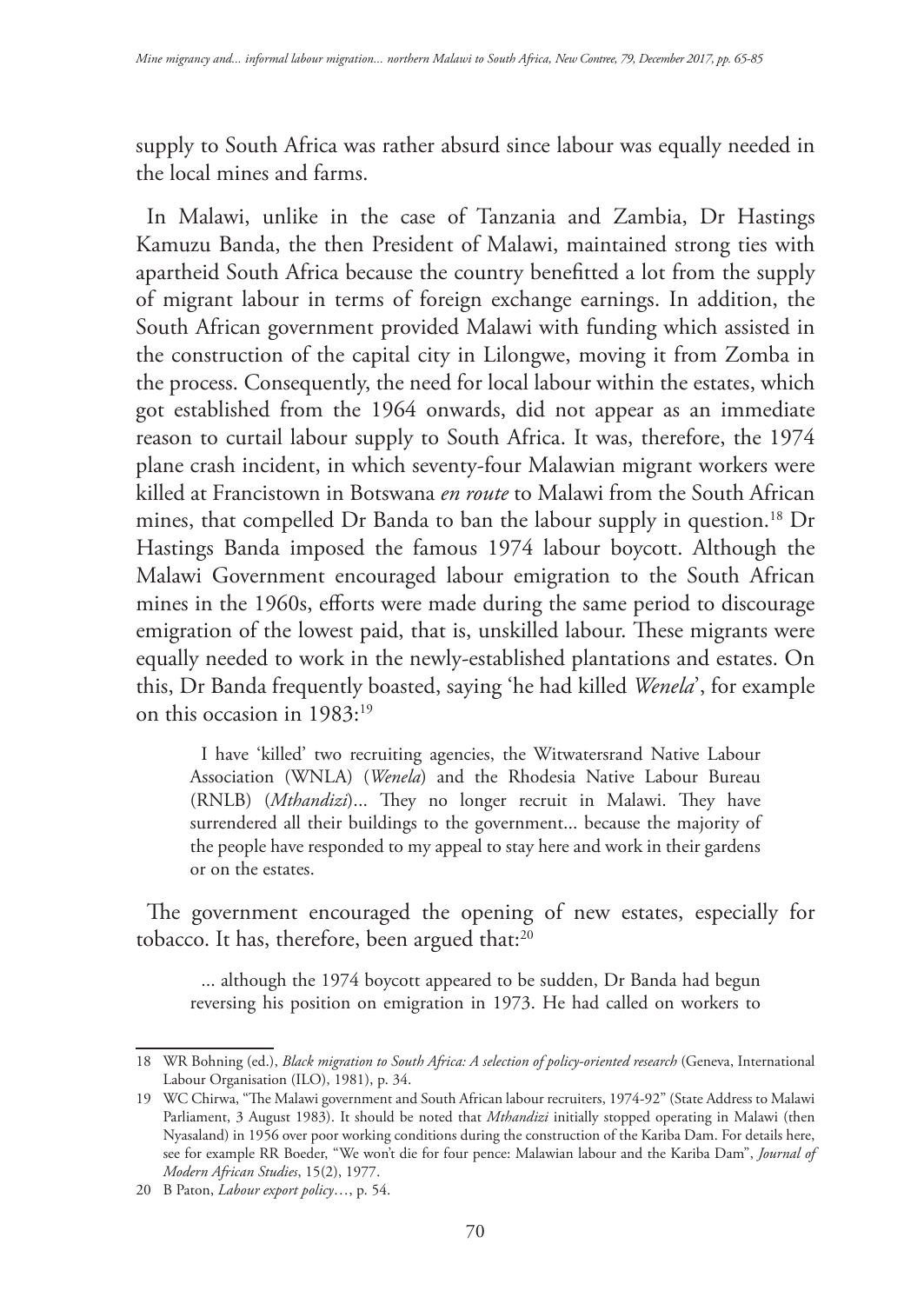stop going to South Africa, Zimbabwe and Tanzania, where he claimed they received low wages compared with the new opportunities for cash-crop profits at home.

In March 1974, a month before the imposition of the boycott, the Malawi Government stopped labour recruitment for Zimbabwe.21 The 1974 boycott was, therefore, a painful result of the shortages of labour on the estates and plantations in the country. In other words, it is proper to argue that Dr Banda merely took advantage of the 1974 plane crash to officially stop recruitment and withdraw Malawian migrants from the South African mines. In this regard, Deborah Fahy Bryceson succinctly argues that Dr. Banda "had become concerned with the restricted wage labour supplies to Malawi's large-scale tea and tobacco plantations".22

In line with the argument of this study, Wiseman C Chirwa argues that "the campaign to divert labour to the estates started earlier than the 1974 plane crash".23 He continues to point out that the adage *chuma chili mdongo* ("wealth is in the soil") was popularly used by Dr Banda during his political rallies and was meant to encourage Malawians to concentrate on food-crop and cash-crop farming or to engage in wage or tenant labour on the estates. In addition, the songs composed and sung by the members of the Malawi Congress Party (MCP) Women's League (WL) also emphasised the social evils of migrancy. The following song<sup>24</sup> in *ChiTonga* from Nkhata-Bay District is a good case in point:

*Ndalindirira! Ndalindirira!* Ndalindirira waka ine eee Alumu wangu we ku Wenela Ndalindirira waka ine eee Watuwa uko wato munyangu! Ndalindirira waka ine eee *Danilopu wavwala munyangu Ndaliya waka kotu eee!*

<sup>21</sup> B Paton, *Labour export policy*…, p. 55.

<sup>22</sup> DF Bryceson, "*Ganyu* casual labour, famine and HIV/ AIDS in rural Malawi: Causality and casualty", *Journal of Modern African Studies*, 44 (2), 2006, p. 181.

<sup>23</sup> WC Chirwa, "The Malawi government and South African labour recruiters…" (State Address to Malawi Parliament, 3 August 1983), p. 629.

<sup>24</sup> WC Chirwa, "The Malawi government and South African labour recruiters…" (State Address to Malawi Parliament, 3 August 1983), pp. 629-630.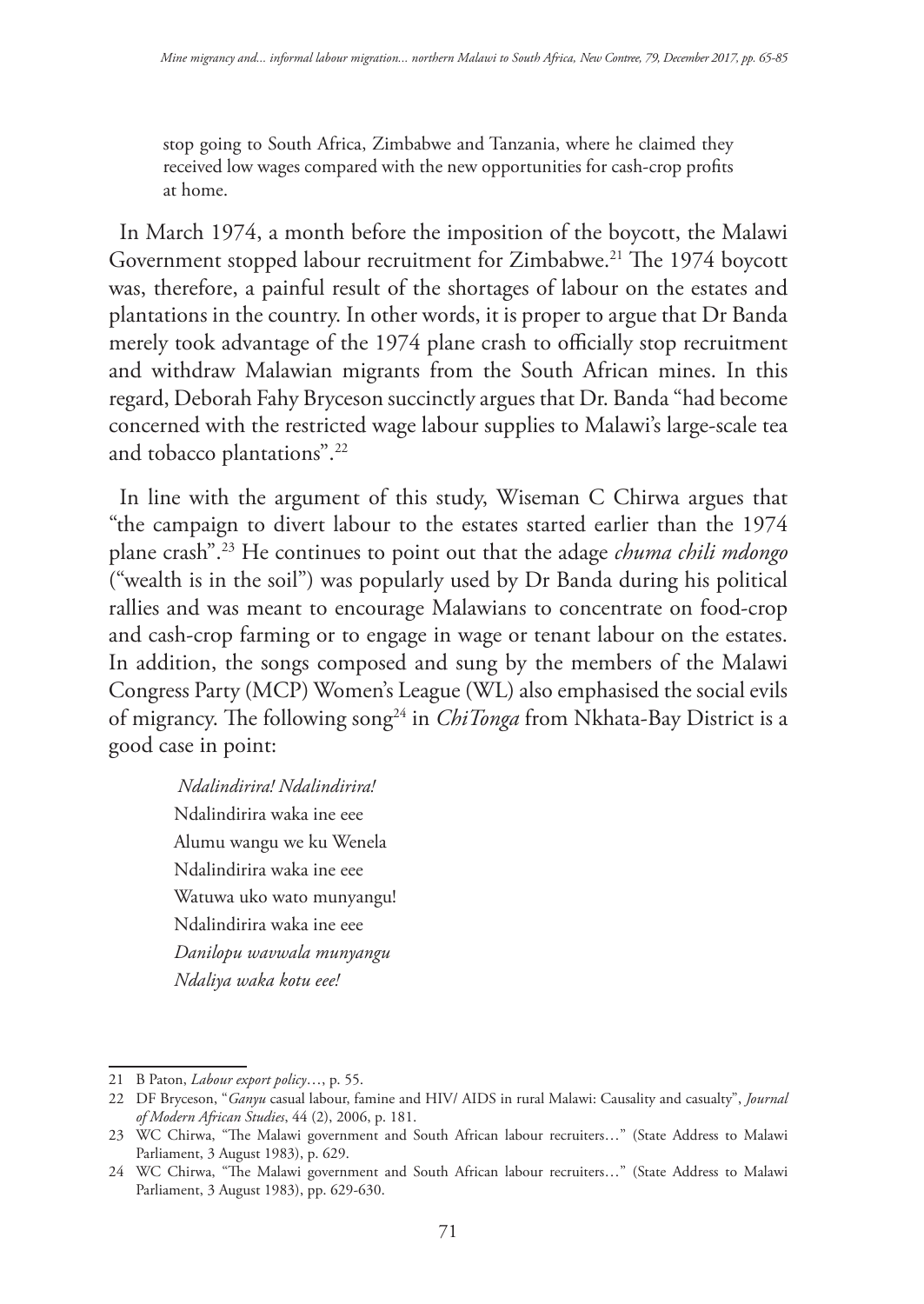(I have waited! I have waited! I have waited in vain My husband went to *Wenela* I have waited in vain He came back and married someone else! I have waited in vain The (plastic) shoes have been worn by someone else! I have cried in vain! Poor me!)

It has been maintained in the literature that some migrants began returning to Malawi to take up jobs in the newly-opened estates in the 1960s and early 1970s.25 The returning migrants were not just those whose mine contracts had expired, but also those who curtailed their contracts in preference for wage employment in these estates. The establishment of these estates greatly reduced the problem of unemployment in Malawi. The government also created a conducive environment for these estates by offering the estate owners free land and soft, low-interest loans. However, despite these offers by the government, the estates could not engage enough labour because of the low wages that they were offering. Moreover, most labour migrants returning from the South African mines generally shunned estate employment just upon arrival back home.<sup>26</sup>

Nonetheless, the above developments contributed to a substantial reduction in international formal labour migration, in the process replacing it with internal migration. Most of the returning labour migrants were headed not only to the estates in question, but also to the various wage-earning opportunities in the building of the new capital city in Lilongwe.<sup>27</sup> Consequently, Bill Paton argues, although there were still some continuing and new emigrants, on the whole the estimated numbers of Malawians formally working abroad fell from 400 000 in 1973 to 150 000 by 1977.28 These figures do not include the numbers of *selufu* migrants who emigrated not only for mine work, but also employment in other sectors in South Africa. It is certain that the numbers of *selufu* migrants

<sup>25</sup> JA Andersson, "Informal migration and trade in northern Malawi: Why a Nokia 3310 is cheaper in Mzimba than in Johannesburg" (History seminar paper, Chancellor College, University of Malawi, Zomba, November 2005), p. 3.

<sup>26</sup> JA Andersson, "Informal migration and trade in northern Malawi..." (History seminar paper, Chancellor College, University of Malawi, Zomba, November 2005), pp. 3-4.

<sup>27</sup> Dr HK Banda had masterminded the transfer of Malawi's capital from Zomba, southern region, to Lilongwe, central region; and as part of the terms of the 1967 Treaty, South Africa loaned Malawi a sum of \$33 million to construct the new capital in Lilongwe B Paton, *Labour export policy*…, p. 51.

<sup>28</sup> B Paton, *Labour export policy*…, p. 57.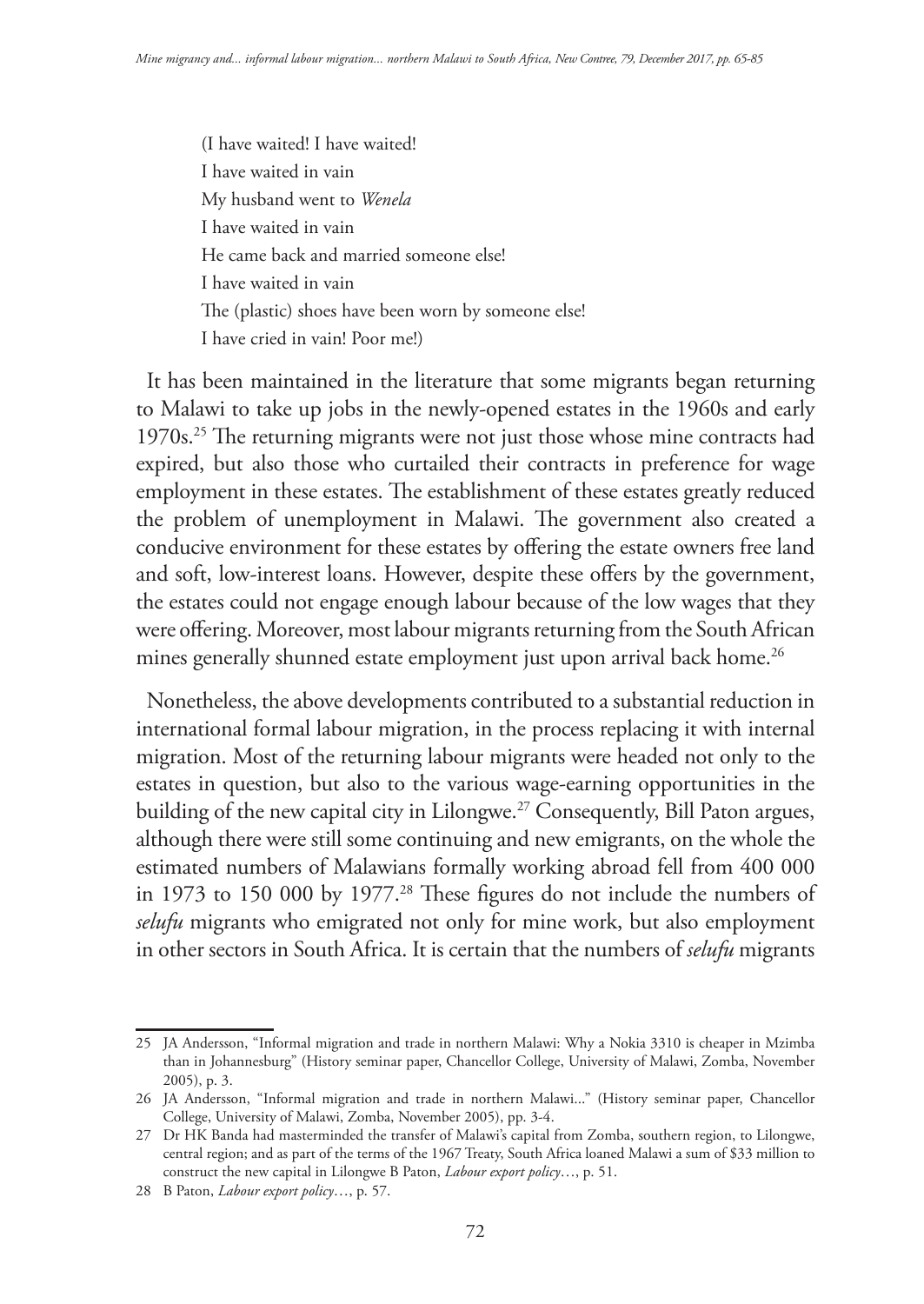increased following the 1974 boycott.<sup>29</sup> Most of the migrant workers who used to work in the mines resorted to emigrating informally after the boycott.

The decision by the newly independent countries of Zambia, Malawi and Tanzania to focus on internal migration at the expense of supplying labour to the South African mines opened the eyes of the South African Chamber of Mines to the unreliability of foreign labour. The Chamber, therefore, easily switched to its alternative supplies in the Botswana, Lesotho and Swaziland countries.30 This reduction in the labour supply, however, was also generally in line with the plans of the Chamber to switch to mechanisation which would eventually result in the reduction in the numbers of mine employees.<sup>31</sup> Simultaneously, there was pressure inside South Africa to create a more stable black mine workforce of skilled workers with migrant labour from within South Africa, a move generally referred to as internalisation or localisation. Francis Wilson argues that developments in the gold mining industry necessitating the move towards internalisation and mechanisation could be traced to as early as the end of the 1960s:<sup>32</sup>

By the end of the 1960s the mining industry was faced with crucial decisions: the declining number of South Africans willing to work on the mines – these opted for higher wages in the other economic sectors; either they had to compete with other high-paying manufacturing sectors or they had to employ labour from 'further afield'. With the increase in gold price, they opted to engage South Africans at higher prices.

In addition to local South Africans shunning low wages then obtaining on the mines, there were other developments from the late 1970s to the early 1980s: the incremental collapse of the apartheid policies. This development in turn brought about an end to compulsion in recruitment of black workers in South Africa. Wiseman C Chirwa argues that "following the abolition of various laws in 1986, black South Africans became free to seek work wherever they wished".33 Consequently, from the mid-1980s the South African mining industry increased its recruitment of local workers, leading to a process of internalisation (or "stabilisation") of its labour supplies. Labour migration from Lesotho, Swaziland, Mozambique and, to a lesser extent, Botswana, to the Rand mines nevertheless still continued.

<sup>29</sup> In fact, even after the beginning of TEBA operations in 1977, the numbers of formal labour migrants remained relatively small, and did not equal those of the pre-1974 ban period (Image 1: years 1975 to 1990).

<sup>30</sup> These countries are collectively referred to as the BLS countries.

<sup>31</sup> For details on mechanisation, see FL Coleman (ed.), *Economic history of Africa*…, p. 193.

<sup>32</sup> F Wilson, "International migration in southern Africa", *International Migration Review*, 10(4), 1976, p. 464; A Jeeves, *Migrant labour in South Africa's mining economy*…, p. 19.

<sup>33</sup> WC Chirwa, "No TEBA...Forget TEBA…", *International Migration Review*, 31(3), 1997, p. 630.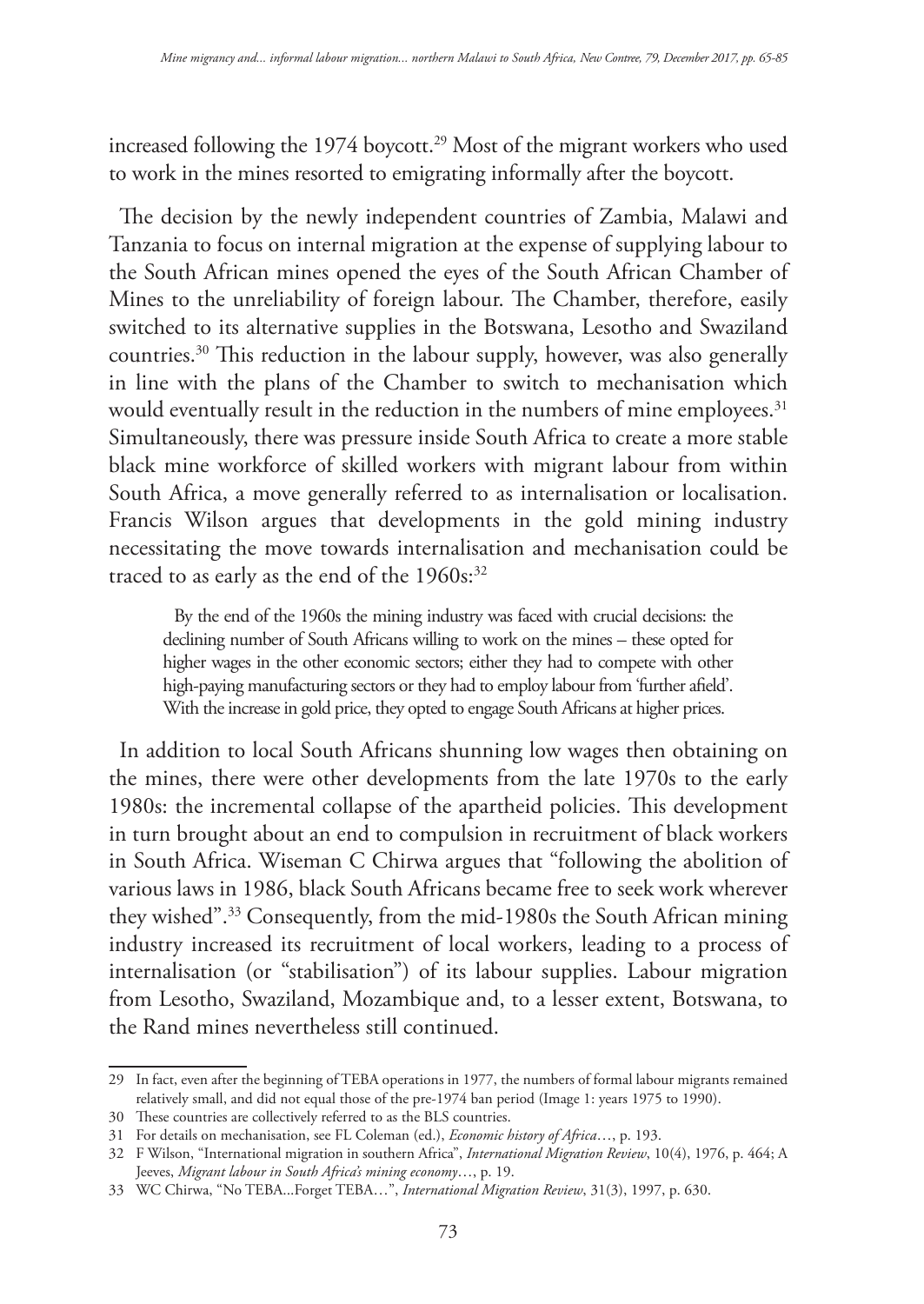In addition to the offer of higher wages to South African black labourers, the mine authorities devised means of attracting more local recruits. These included embarking on campaigns in "the homelands" (i.e. black residential areas); making use of labour bureaux as recruiting facilities, for instance, for disseminating information on vacancies in the mines; and establishing mine labour training centres and mine schools in the homelands.<sup>34</sup> The labourers from the homelands were engaged partly under the Assisted Voluntary System, briefly called the "A.V.S". The A.V.S. labourers were assisted to come to the mining areas and obtain work on the mines of their choice.<sup>35</sup> What is more, the travel expenses to and from the mines, after the completion of the contracts, were covered by the mine authorities. This was one of the substantial benefits to the local miners.

The withdrawal of Malawian migrant labour following the 1974 Boycott was immediately followed by the reduction in the labour supply by the Mozambique Government. This came after the socialist-oriented Mozambique Liberation Front (Frelimo) took over leadership from Portugal in 1974. Thereafter, Mozambique's self-reliant and socialist development policy differed from that of apartheid South Africa.36 Hence Mozambique was not willing to continue supplying its labour to South Africa. However, the decline in Mozambican migrant workers did not coincide with the Malawians' withdrawal; otherwise the impact would have been catastrophic for the South African mines. While Malawi withdrew its labour in 1974, reduction of Mozambican workers only started in 1976.<sup>37</sup> According to Jonathan Crush, "the dramatic reduction in Mozambican labour in 1976 (after a jump of 27 000 between 1974 and 1975) coincided with Frelimo's equivocal attitude to migrancy and its reorganisation of the *Wenela* recruiting apparatus in that country".<sup>38</sup> Suffice to mention, though, that Malawian and Mozambican mine workers had been making a significant contribution to the South African mining industry by virtue of their large numbers. I have no access to Jonathan Crush, Alan Jeeves and David Yudelman. In that edited book I recall a table up to the 1980s where labour from Lesotho, Mozambique and Swaziland was dominant in the South African mines. The paragraph here may overstate the significance of Malawian labour

<sup>34</sup> National Archives of South Africa (NASA), BAO/2332/C-28-26: Witwatersrand Native Labour Association, Mine Labour Organisation (*Wenela*) Limited; NASA, BAO/2331/C-28-26: Witwatersrand Native Labour Association.

<sup>35</sup> NASA, BAO/2332/C-28-26: *Wenela*.

<sup>36</sup> WR Bohning (ed.), *Black migration to South Africa*…, p. 36.

<sup>37</sup> WR Bohning (ed.), *Black migration to South Africa*…, p. 37.

<sup>38</sup> J Crush, "The extrusion of foreign labour from the South African gold mining industry", *Geoforum*, 17, 2, 1986, p. 164.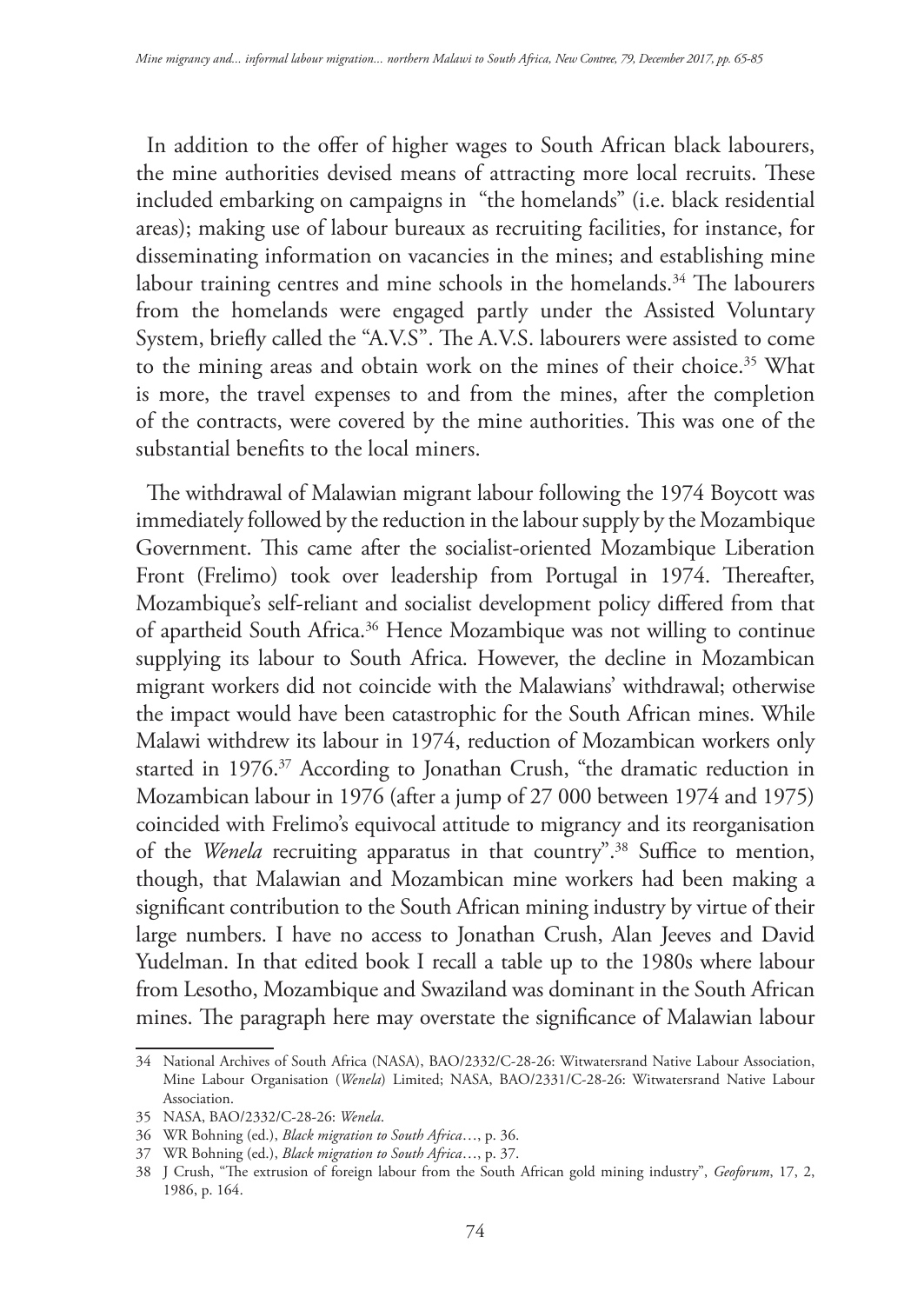in South African mines after Malawi's independence in 1964. Table 1 makes my case, for instance, the table shows that the fall in labour supply from Malawi between 1975 and 1990 was replaced by supply from Swaziland.

Most potential migrants, a good number of whom were ex-*Wenela* migrants, were enquiring about the re-opening of *Wenela* recruitment operations in Malawi following the 1974 ban. Here is an example of such letters by Malawian migrants desperate for mine employment in South Africa: "Firstly, I want to find out if you re-opened 'joyini ya Kamuzu'. In case you will re-open, please inform us. Right now we are getting conflicting information about the re-opening of *Wenela*".<sup>39</sup> This is an excerpt of a letter dated 14<sup>th</sup> August 1974 by Renford Mkandawire of Mubanga Juba Village, TA Chindi in Mzimba, Malawi and was addressed to the Ministry of Labour, Lilongwe, Malawi. The following is an excerpt of a general response by the Secretary for Labour in Malawi (dated 29<sup>th</sup> August 1974) to the numerous letters by potential migrants enquiring about the re-starting of *Wenela* recruitment operations:<sup>40</sup>

I acknowledge receipt of your letter and I would like to inform you that in the event that labour recruitment operations for mines in South Africa have re-started, you will all be notified through your home districts. I am sure that the same message will be disseminated through the courts.

The 1974 boycott was ended in 1976. This followed the realisation that Malawi's feeble economy badly needed the foreign exchange from migrant jobs like mine work abroad. This compelled the Malawi Government to re-negotiate with South Africa to resume formal recruitment for the South African mines. Malawi negotiated with the Chamber of Mines for better wages and an improvement in the general working and living conditions for the migrant workers. On its part, the Chamber of Mines reduced the number of recruits and this was partly due to mechanisation and the new policy of localisation. Consequently, formal recruitment resumed in Malawi in 1976, not under the then defunct *Wenela*, but under TEBA. Earlier in 1966 *Wenela* changed its name to Mine Labour Organisations (MLO) (*Wenela*) Limited whereas in 1977 it changed from the latter

<sup>39</sup> In this context, "Joyini ya Kamuzu" refers to "Dr Kamuzu Banda's *Wenela*" i.e. *Wenela* during Dr HK Banda's reign. "Joyini" in Chitumbuka (in northern Malawi) literally means 'to join' or to get recruited, in this case by *Wenela*, for the South African mines. For more details, see Malawi National Archives (MNA), Zomba, MNA ESD/6/1/II: Enquiries for labour, South Africa.

<sup>40</sup> Malawi National Archives (MNA), Zomba, MNA ESD/6/1/II: Enquiries for labour, South Africa, 1970-1976. Most of the letters in this file refuted categorically that *Wenela* had re-started recruiting labour for the South African mines after the 1974 ban.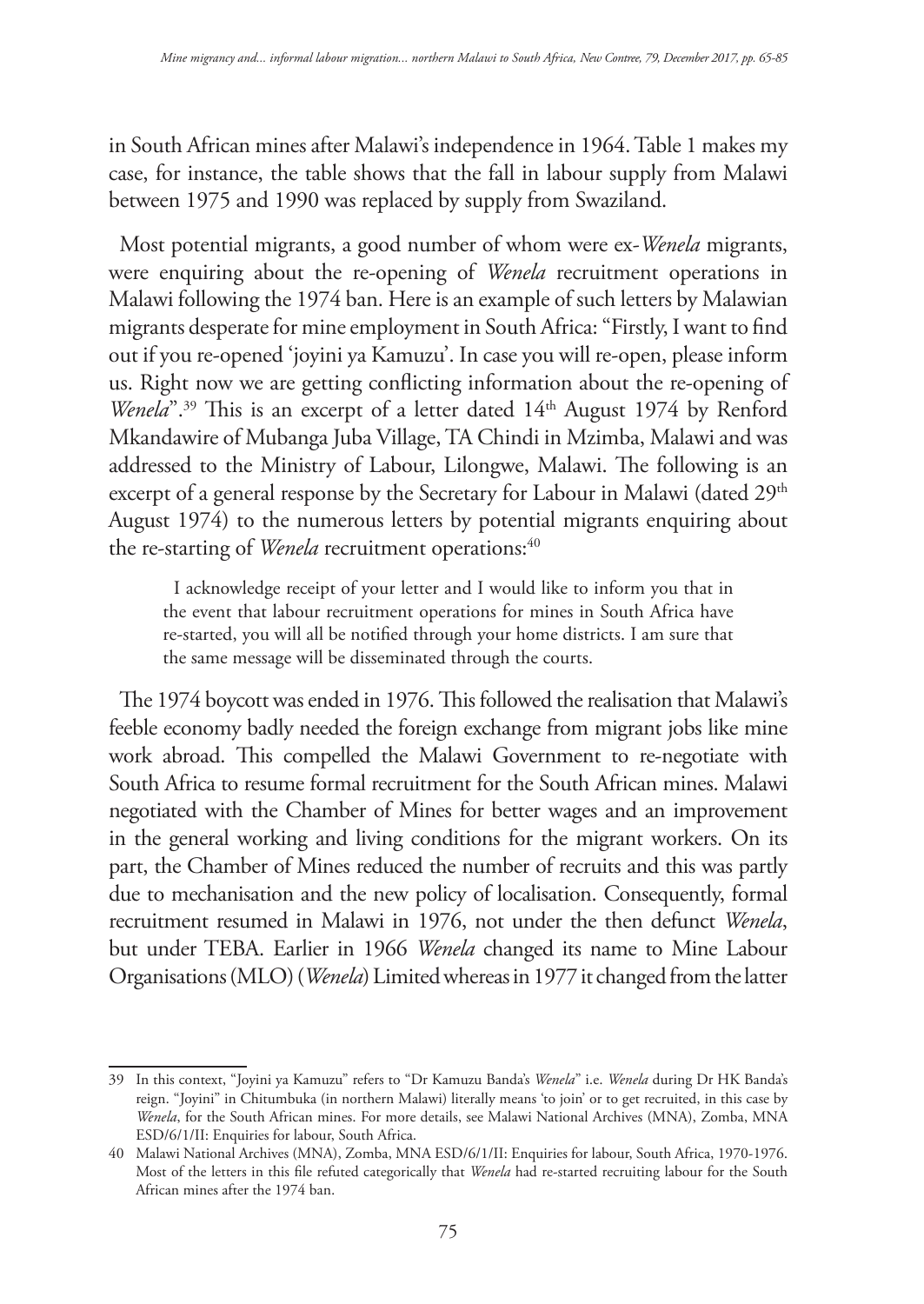to TEBA.41 Despite the boycott's end, however, the volume of labour migration from Malawi to the mines did not revert back to the pre-1974 situation. In fact, it kept on declining. The attestations of labour migrants in the South African mines (archival data) show a decline in migrants during TEBA as compared to the *Wenela* period. For instance, in 1982 there were about 15 000 Malawian labour migrants against about 120 000 in the 1970-1973 period.<sup>42</sup> This is enough proof of the declining trend in labour migration in the 1970s and 1980s. This decline is illustrated in the table as in Image 1 below:

| Year | Angol        | <b>Bots</b> | Les     | Malw             | Moz     | Swaz   | Tanz         | Zam            | Zim            | Other          | Total   |
|------|--------------|-------------|---------|------------------|---------|--------|--------------|----------------|----------------|----------------|---------|
| 1920 | $\mathbf{0}$ | 2,112       | 10,439  | 354              | 77,921  | 3,449  | $\mathbf{0}$ | 12             | 179            | 5,484          | 99,950  |
| 1925 | $\mathbf{0}$ | 2,547       | 14,256  | 136              | 73,210  | 3,999  | $\mathbf{0}$ | $\overline{4}$ | 68             | 14             | 94,234  |
| 1930 | $\mathbf{0}$ | 3,151       | 22,306  | $\boldsymbol{0}$ | 77,828  | 4,345  | 183          | $\mathbf{0}$   | 44             | 5              | 99,355  |
| 1935 | $\mathbf{0}$ | 7,505       | 34,788  | 49               | 62,576  | 6,865  | 109          | 570            | 27             | 9              | 112,498 |
| 1940 | 698          | 14,427      | 52,044  | 8,037            | 74,693  | 7,152  | $\mathbf{0}$ | 2,725          | 8,112          | 70             | 168,058 |
| 1945 | 8,711        | 10.102      | 36,414  | 4,973            | 78,588  | 5,688  | 1.461        | 27             | 8,301          | 4,732          | 158,967 |
| 1950 | 9,767        | 12,390      | 34,467  | 7,831            | 86,246  | 6,619  | 5,495        | 3,102          | 2,073          | 4,826          | 172,816 |
| 1955 | 8,801        | 14.195      | 36,332  | 12,407           | 99,449  | 6.682  | 8,758        | 3,849          | 162            | 2,299          | 192,934 |
| 1960 | 12,364       | 21,404      | 48,842  | 21,934           | 101,733 | 6,623  | 14,025       | 5,292          | 747            | 844            | 233,808 |
| 1965 | 11,169       | 23,630      | 54,819  | 38,580           | 89,191  | 5,580  | 404          | 5,898          | 653            | 2,686          | 232,610 |
| 1970 | 4,125        | 20,461      | 63,988  | 78,492           | 93,203  | 6,269  | $\mathbf{0}$ | $\mathbf{0}$   | 3              | 972            | 265,143 |
| 1975 | 3,431        | 20,291      | 78,114  | 27,904           | 97,216  | 8,391  | $\mathbf{0}$ | $\mathbf{0}$   | 2,485          | 12             | 220,293 |
| 1980 | 5            | 17,763      | 96,309  | 13,569           | 39,539  | 8,090  | $\mathbf{0}$ | $\mathbf{0}$   | 5,770          | 1.404          | 182,449 |
| 1985 | $\mathbf{0}$ | 18,079      | 97,639  | 16,849           | 50,126  | 12,365 | $\mathbf{0}$ | $\mathbf{0}$   | $\mathbf{0}$   | $\overline{4}$ | 196,068 |
| 1990 | $\mathbf{0}$ | 15,720      | 108,780 | 72               | 50,104  | 17,816 | $\mathbf{0}$ | $\overline{0}$ | $\overline{c}$ | $\mathbf{0}$   | 192,044 |

Image 1: Contract labour migration to South Africa mines, 1920-1990

Source: TEBA; J Crush, V Williams & S Peberdy, "Migration in southern Africa" (Paper, the policy analysis and research programme of the Global Commission on International Migration, September

<sup>41</sup> MNA, Zomba, MNA 172/TEBA/1/3/4 WNLA: Agreement: January 1976-March 1983 (Birth of TEBA/ Change of recruiting company name).

<sup>42</sup> MNA, Zomba, MNA 172/TEBA/1/9/20: Attestation and despatch returns, January 1980-September 1982; Malawi National Archives (MNA), Zomba, MNA 172/TEBA/1/9/21: Attestation and despatch returns, January 1983-December 1986.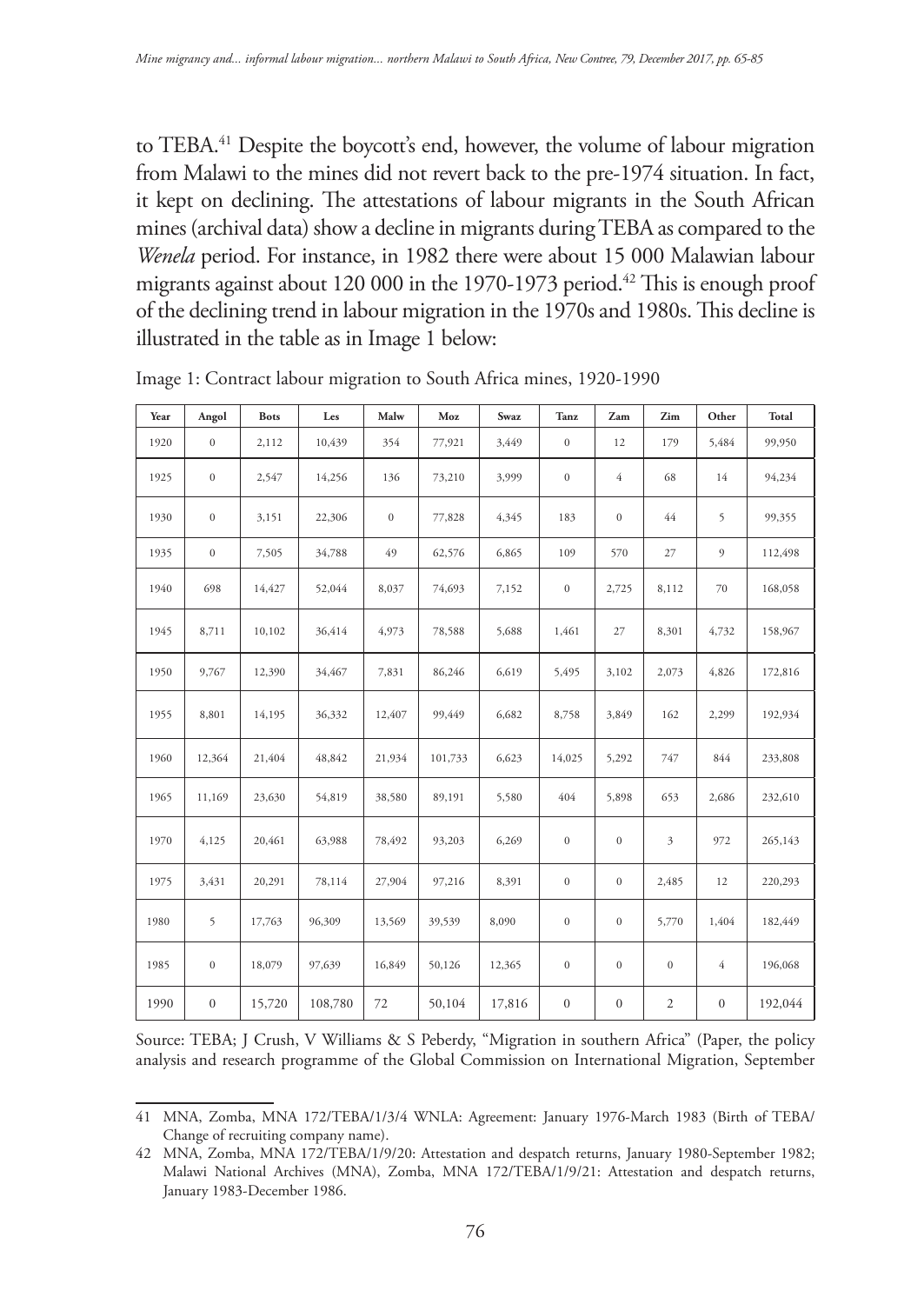2005); The years 1920-1935 reflect the impact of the ban following high death rate amongst 'tropical workers' (see numbers Image 1: Zambia and Tanzania), whereas the years 1970-1990 depict the decline in mine migrancy following the recruitment ban from Malawi due to the 1974 plane crash and the 1987-88 HIV wrangle between Malawi and South Africa.

TEBA was restricted to relatively small quotas from Malawi because of adequate supplies from more proximate sources. There was also pressure on the Chamber of Mines to reduce dependency on countries other than the BLS countries. Most of the migrants who were engaged by TEBA were usually those with past mining experience, that is, those who had earlier been recruited by *Wenela*. In fact, some informants indicated that a large number of potential migrants failed to make it to South Africa in the late 1970s and in the 1980s because of lack of the requisite mine work experience.<sup>43</sup> In this connection, the use of false documents shows an element of desperation on the part of Malawian (potential) labour migrants to ensure re-engagement by TEBA.44 Although my informants were silent on how these false documents were processed, there is a likelihood that they were paid for, hence an element of bribery with mine officials.

The following excerpt of a letter on forged re-entry of Malawian labour migrants into South Africa sheds more light on this: "We should be grateful if you could please look out for any similar letters which clearly indicate that they have been forged to facilitate the re-entry of some ex-miners into South Africa".45 This is an extract of a letter which the Administrative Officer, Mr. Dokiso Chirwa, wrote to the TEBA Representatives in Lilongwe, Malawi on 10<sup>th</sup> February 1984. The aim was to curb this practice. Efforts were also made to trace TEBA Officers involved in this malpractice: "You may wish to take this matter up with the Manager (Malawi) to see if the officer issuing this fraudulent letter can be traced".46 Because of the reduced size of the recruitment quotas and the strict requirements for Malawians to be engaged by TEBA (unlike by *Wenela* previously), some potential migrants failed to get recruited by TEBA. As a result of these difficulties to secure employment with TEBA, some of these potential migrants ended up emigrating independently, that is, under *selufu*. It

<sup>43</sup> This view was indicated by a cross-section of ex-migrants in Mzimba District because they were relying on recruitment first by *Wenela* and later by *Theba*. HCC Banda (Personal collection), interview, AJ Chauma (Mzimba), 26 August 2015; HCC Banda (Personal collection), interview, L Nkhoma, 7 (Nkhata-Bay) January 2016.

<sup>44</sup> MNA, Zomba, MNA 172/TEBA/1/1/23: Former Senior Malawi employees, 22 November 1977-2 December 1977. For some migrants, out of sheer luck, the mine authorities did not repatriate them back to Malawi upon discovery that they had used such false documents; rather they merely deployed them to mines in need of labour.

<sup>45</sup> MNA, Zomba, MNA 172/TEBA/1/1/26: Former Malawi employees.

<sup>46</sup> MNA, Zomba, MNA 172/TEBA/1/1/26: Former Malawi employees. This is an extract of the memorandum by the Chief Liaison Officer, Mr HS Peters, dated 21<sup>st</sup> November 1977 to the TEBA General Manager.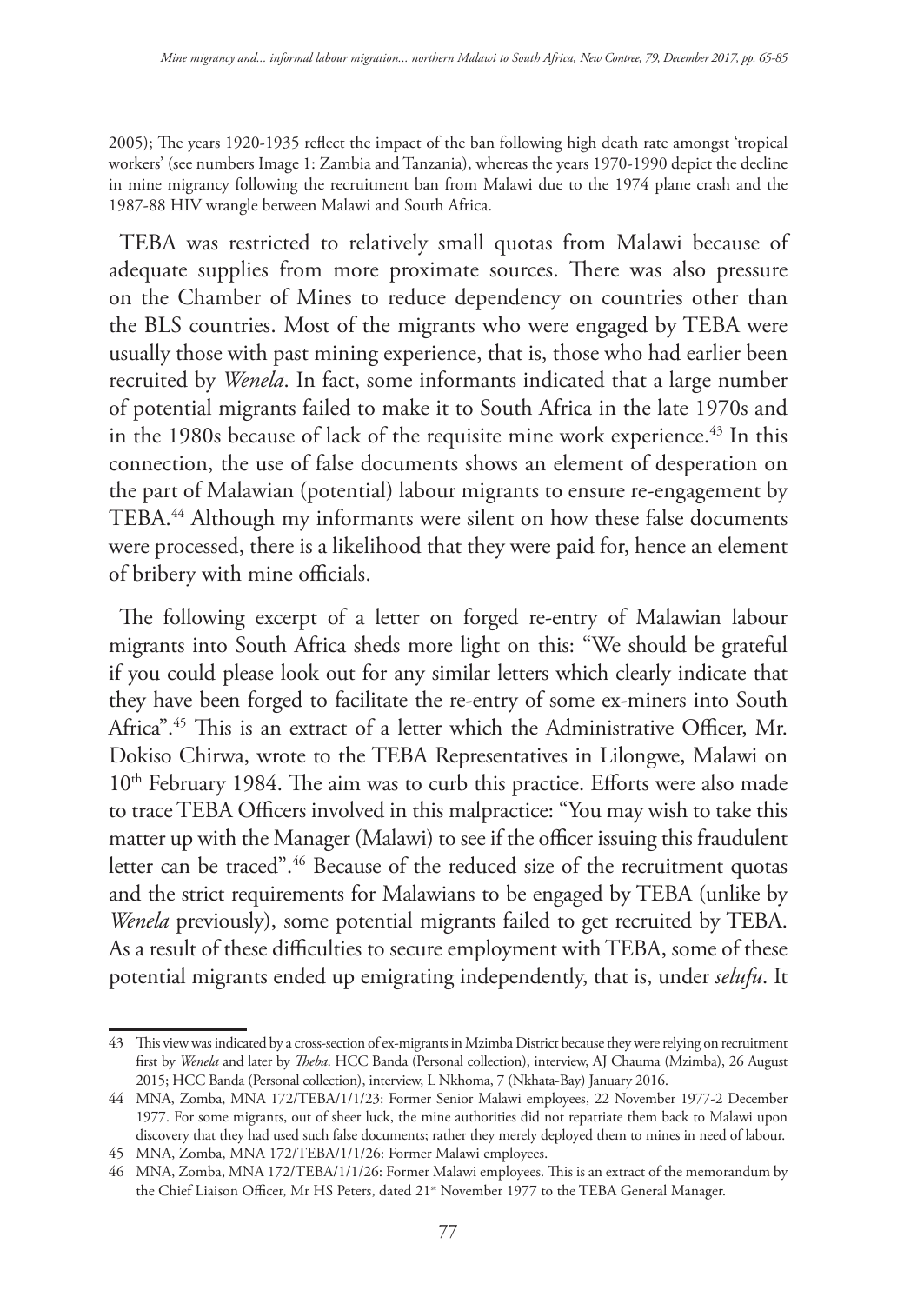would, therefore, be proper to argue that the decline in the numbers of formal recruits by TEBA in one way or another encouraged *selufu*.

The following documents facilitated easy re-engagement of the ex-migrants: Letters of Reference, Re-employment Guarantee Certificates (RGCs)<sup>47</sup> and Leave Letters.<sup>48</sup> Employers were issuing these documents to their employees at the end of a contract with the understanding that they would later assist the employees' re-engagement by the same mines later on. The excerpt below is an example of Letters of Reference which migrants attached to their application (letter) for mine employment during TEBA days to ensure re-employment:<sup>49</sup>

This is to certify that Brown Alidi had been working under the above address (i.e. Bafokeng North Mine, Impala Platinum Limited) as a Shaft Clerk, in the Study Department, from January 1974 to November 1975. During his working, he greatly showed joy on and hard working to his daily work. I stand to recommend if he intends to come back at the same mine, he may re-join in my department.

Since some ex-*Wenela* migrants who failed to be recruited by TEBA did not emigrate under *selufu* during the TEBA days,<sup>50</sup> this meant impoverishment of their households as a result of the loss of remittances. On a national level, this loss of remittances greatly affected the country's economy by the mid-1980s. For instance, Malawian mine workers were reduced to only 7000 by the end of 1988, 6000 by May 1989 and none by the end of 1989. Reduced mine workers directly meant reduced foreign exchange earnings by the Malawi Government.<sup>51</sup> It can, therefore, be safely argued that the decline in mine migrancy that started following the 1974 boycott continued during the TEBA period. Consequently, this had a deleterious effect on the already faltering country's economy. For example, by the mid-1980s the Malawian economy was facing challenges. Many households in the rural areas suffered a drop in income from the loss of the miners' remittances.

With this background, it is important to critique what actually led to the end of TEBA's recruiting operations in Malawi in 1987 and 1988. Although

<sup>47</sup> For details on the operation of these RGCs, see WC Chirwa, "The Malawi government and South African labour recruiters…", *Journal of Modern African Studies*, 34 (4), 1996, pp. 632-638.

<sup>48</sup> MNA, Zomba, MNA 172/TEBA/1/1/20: Malawi Employees, October 1987; MNA, 172/TEBA/1/1/21: Malawi Employees, October 1987.

<sup>49</sup> MNA, Zomba, MNA 172/TEBA/1/1/21: Malawi Employees, October 1977.

<sup>50</sup> HCC Banda (Personal collection), interview, S Nyirenda (Mzimba), 13 January 2016; HCC Banda (Personal collection), interview, E Ng'oma (Nkhata-Bay), 29 August 2015. These are examples of ex-*Wenela* migrants who did not get recruited by TEBA, and did not equally emigrate under *selufu* during the *Theba* days.

<sup>51</sup> B Paton, *Labour export policy*…, p. 59.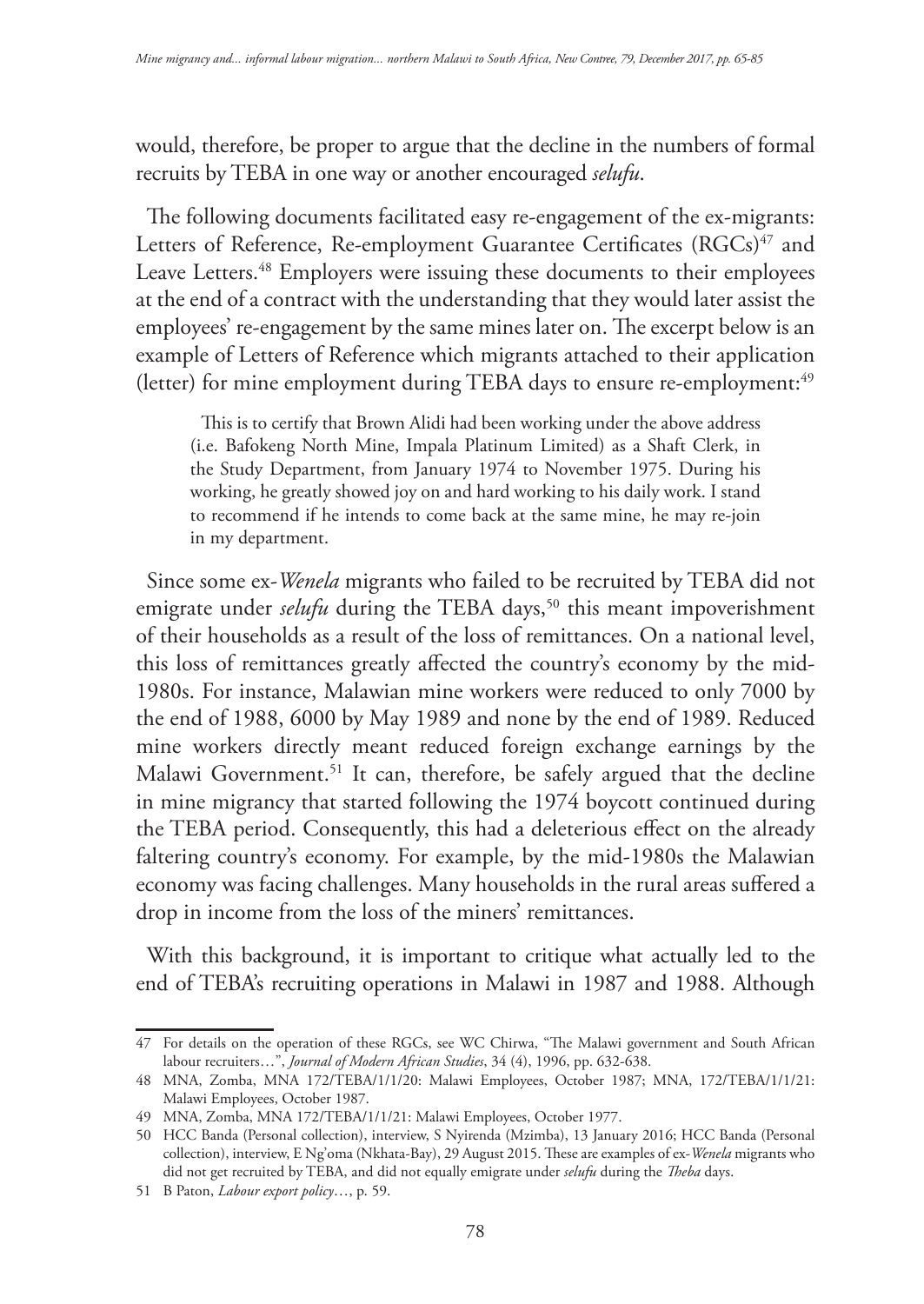the official view cited in the literature is the inter-state disagreement between Malawi and South Africa over the need to test Malawian recruits for HIV,<sup>52</sup> the reality on the ground shows that there were several other factors. For instance, negotiations between the Malawi Government and TEBA had become rocky as early as January 1987. This was partly because TEBA was finding recruitment operations relatively expensive in Malawi by the day. This was occasioned by the availability of steady and relatively cheaper sources of migrant labour from within South Africa (amongst blacks) and from the BLS countries.<sup>53</sup> The credibility of the HIV testing in this wrangle becomes more questionable because "when the incidence of HIV among Botswana's migrant miners rose above that of Malawi's, no similar action was taken".<sup>54</sup> It is, therefore, in view of this, that this study emphatically argues that the 1987 recruitment deadlock was caused by factors other than the HIV testing in question.<sup>55</sup>

In line with the argument presented earlier under the 1974 boycott, Dr Banda was already looking for ways of curtailing labour emigration to the South African mines, with a view to making labour available to the newly-established and burgeoning tobacco and tea estates in the country. He, therefore, merely took advantage of any opportunity on the scene to achieve his goal. In this case, he capitalised on the weakness of the argument by the South African mines to have Malawian migrants screened for HIV. This is somewhat supported by Christiansen and Kydd, who argue that "whereas political decision-making was the immediate cause of declining mine migration, reduction in international migration was induced mainly by economic opportunities".56 Since an expanding estate sector producing for export markets demanded labour, the agricultural sector absorbed large numbers of returning migrant workers.<sup>57</sup>

The deadlock officially marked the end of TEBA labour recruitment operations in Malawi. Consequently, "20 000 Malawian mine workers dwindled to only 7000 by the end of 1988, 6000 by May 1989 and none by the end of 1989".<sup>58</sup> This deadlock was followed by the process of repatriating Malawian labour migrants from the South African mines back to Malawi

<sup>52</sup> R Black, J Crush & S Peberdy, *Migration and development in Africa: An overview*, (Cape Town, Idasa, 2006), p. 122; WC Chirwa, "Aliens and AIDS in southern Africa: The Malawi-South Africa debate", *African Affairs*, 97, 1998.

<sup>53</sup> The availability of local labour followed, among other reasons, the collapsing apartheid laws.

<sup>54</sup> B Paton, *Labour export policy*…, p. 59.

<sup>55</sup> This argument is in line with B Paton's view. For details see B Paton, *Labour export policy*…, p. 59.

<sup>56</sup> Christiansen and Kydd, "The return of Malawian labour from South Africa and Zimbabwe", p. 311.

<sup>57</sup> JA Andersson, "Informal migration and trade in northern Malawi", p. 3.

<sup>58</sup> B Paton, *Labour export policy*…, p. 59.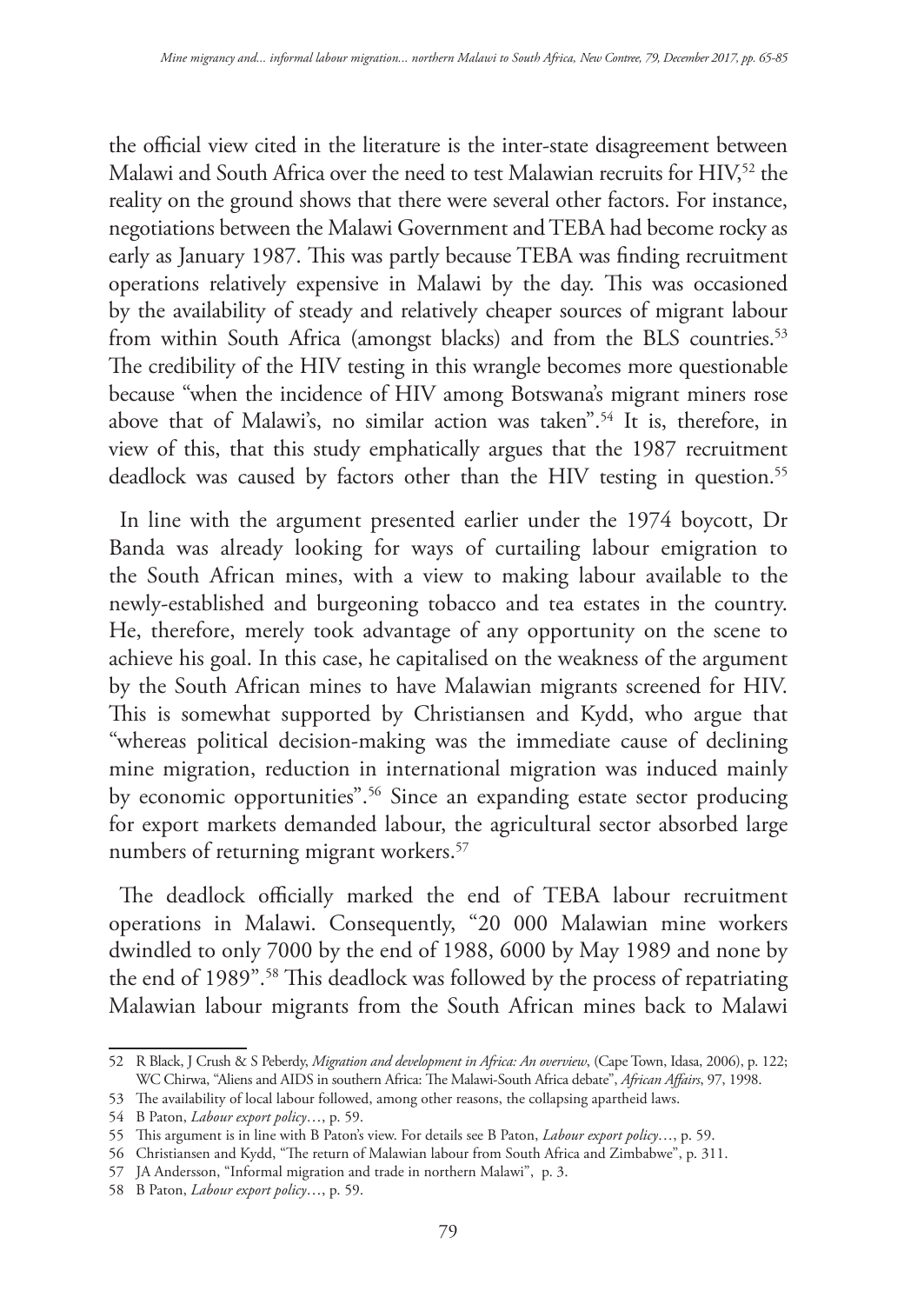between 1988 and 1992. By the latter year all Malawian mine migrants had returned home.<sup>59</sup> Archival evidence at the MNA shows that Malawian labour migrants were subjected to compulsory repatriation during this fouryear period.<sup>60</sup> Eventually, formal labour recruitment, which had for a long time occurred simultaneously and side by side with informal or "clandestine" migration came to an end and in its stead *selufu* picked up. The subsequent section examines the nature of *selufu* during the old labour migration period. *Selufu* actually gained ground during the post-1994 period and this followed the end of apartheid in South Africa and the beginning of democratic governance in Malawi in 1994.

## *Selufu* **during the old labour migration period**

Informal labour migration from Malawi to South Africa dates to as far back as the late nineteenth century. In fact, much of the literature shows that it predates official labour recruitment operations in Malawi (then Nyasaland).<sup>61</sup> While some Malawian migrants were destined to work in the mines in South Africa and Zimbabwe, others migrated informally to work on commercial farms in Zimbabwe and South Africa and in South Africa's service sector. Richard Black, Jonathan Crush and Sally Peberdy argue that "the majority of this was goal-directed. The model of a successful migrant career was to accumulate sufficient rural resources to invest in business activity at home and opt out of the system".<sup>62</sup> This largely applies to informal labour migration or *selufu* during the contemporary period, that is, from the 1990s onwards.<sup>63</sup>

The main argument here is that although *selufu* was not allowed by the government, it remained in existence throughout the period in question. This

<sup>59</sup> WC Chirwa, "No TEBA...Forget TEBA…", *International Migration Review*, 31 (3), 1997, pp. 628-654.

<sup>60</sup> MNA, Zomba, MNA C/13/15: Compulsory Repatriation of Nyasaland Africans from the Union of South Africa. For more details, see WC Chirwa, "No TEBA...Forget TEBA…", *International Migration Review*, 31(3), 1997, pp. 628-654. For the list of repatriates, see MNA 172/TEBA/1/8/5: Repatriates, March - April 1988; MNA TEBA/1/8/9: Repatriates, March - August 1989.

<sup>61</sup> See WC Chirwa, "'TEBA is power': Rural labour migrancy and fishing in Malawi, 1890s - 1985", pp. 133-134; HCC Banda, "Competition for the labour supply in Mzimba district", p. 16. WC Chirwa argues that these *selufu* migrants were able to distinguish between "*chibaro*" (official recruitment viewed as a kind of punishment) or "*joini*" (that is, to join, as in 'to join mine recruitment') and *selufu*, and usually they preferred *selufu* instead. For details on this, see WC Chirwa, "'TEBA is Power…'", p. 133.

<sup>62</sup> R Black, J Crush & S Peberdy, *Migration and development in Africa*…, p. 122.

<sup>63</sup> Labour migration from Malawi to South Africa may be categorized into two periods: the old period up to the decline in mine migrancy in the1980s and the new or contemporary period, that is, from the 1990s onwards. For details, see HCC Banda, "Gendered patterns of Malawian contemporary migrancy", 2008.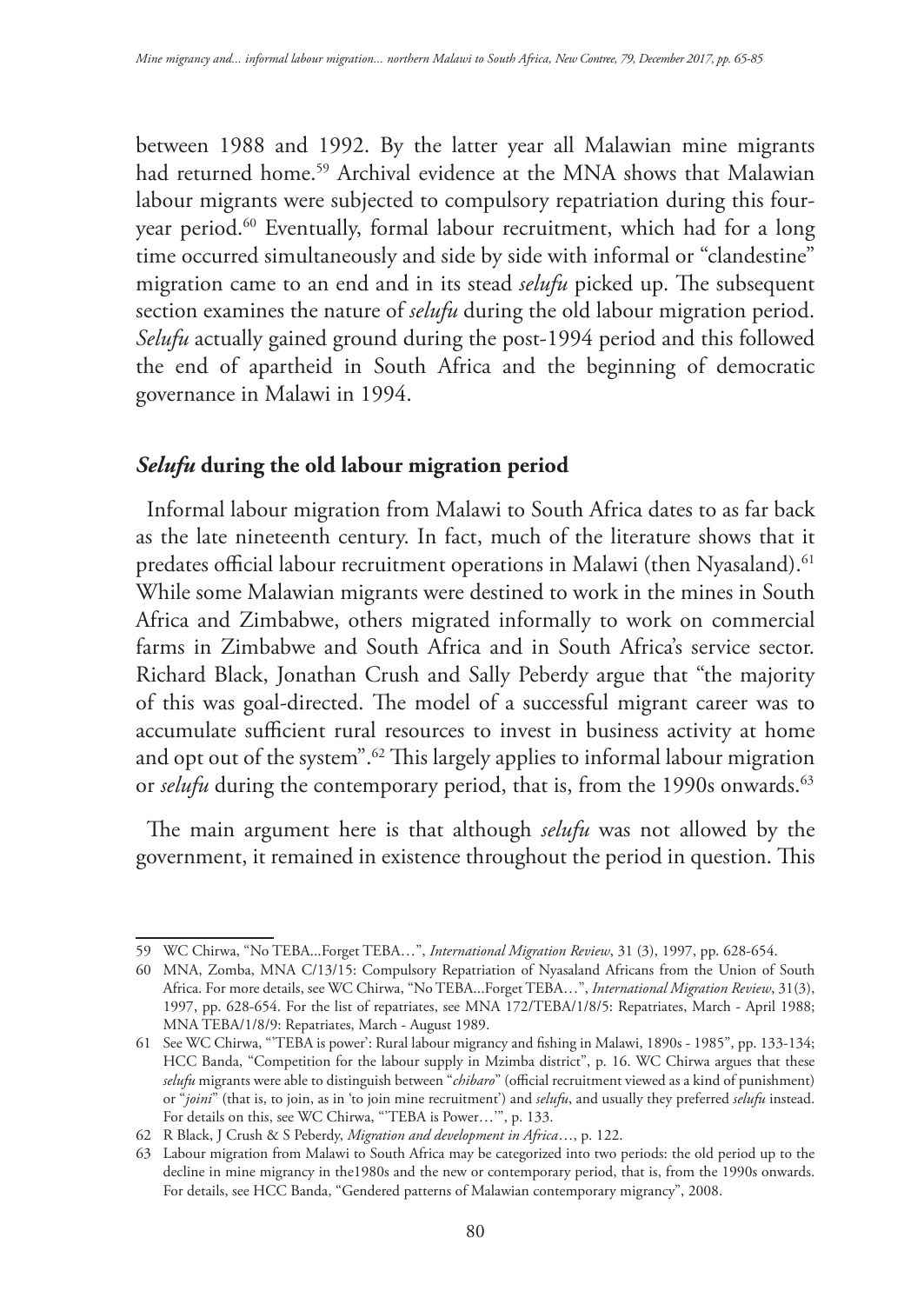was partly a result of the determination of *selufu* migrants to make ends meet by emigrating to, and working in, South Africa.<sup>64</sup>

The risks they take are indicative of their determination to find work, to help themselves. Migrating illegally is a wager, which they might lose, but they know they will definitely lose if they do not migrate. It is indeed, economic risk-taking, if of an unconventional kind.

In fact, *selufu* had an upper hand over official migration for the most part of the pre-1990 period. This was a result of the advantages with which it was associated by the *selufu* migrants. One of the notable advantages that *selufu* had over official migration was the migrants' choice of employers at the destination, nature of work and length of stay, and hence maximum accumulation of proceeds.<sup>65</sup> The following account sheds more light on the choice of employers by *selufu*<sup>66</sup> migrants:<sup>67</sup>

The argument is appreciated that recruitment can be a means of safeguarding the interests and welfare of the recruits and their dependants and ensuring their return; recruitment, however, involves the recruit being tied for the period of his contract to an employer whom he does not know and may not like; the majority of *Nyasas* are independent and like to pick and choose their employers according to their own inclinations.

In addition, while official migration was banned or restricted during certain periods, for example, between 1909 and 1934 due to high mortality rates on the mines,<sup>68</sup> and between 1939 and 1945,<sup>69</sup> as a result of World War Two (WWII), *selufu* migrants emigrated to South Africa throughout the period.

Nonetheless, *selufu* too had a host of disadvantages and that is why some migrants preferred official recruitment over it. For instance, *selufu* was rigorous and hazardous since migrants had to walk on foot through dangerous forests; they had to process travel documents on their own and were liable to arrests and deportations upon entry into South Africa. Because of the arduous nature of the journey, migrants usually went to South Africa in stages, that is, they worked briefly along the way, for example, in Zambia, Zimbabwe before

<sup>64</sup> P Kok, D Gelderblom, JO Oucho & J van Zyl (eds.), *Migration in south and southern Africa: Dynamics and determinants* (Cape Town, HSRC Press, 2006), p. 9.

<sup>65</sup> HCC Banda, "Competition for the labour supply in Mzimba district…", pp. 18-19.

<sup>66</sup> People from Nyasaland (before it became Malawi) were called *Nyasas* or "*Nyasa* boys".

<sup>67</sup> MNA, Zomba, MNA LB 10/4/7: General Correspondence, 1951 - 1952: Contract labour migration versus independent labour migration (Extracts from communication by Labour Advisor, Zomba, 29 September 1952).

<sup>68</sup> RM Packard, *White plague, black labour: Tuberculosis and the political economy of health and disease in South Africa,* (California, California University Press, 1989), p. 17.

<sup>69</sup> B Paton, *Labour export policy...*, p. 27.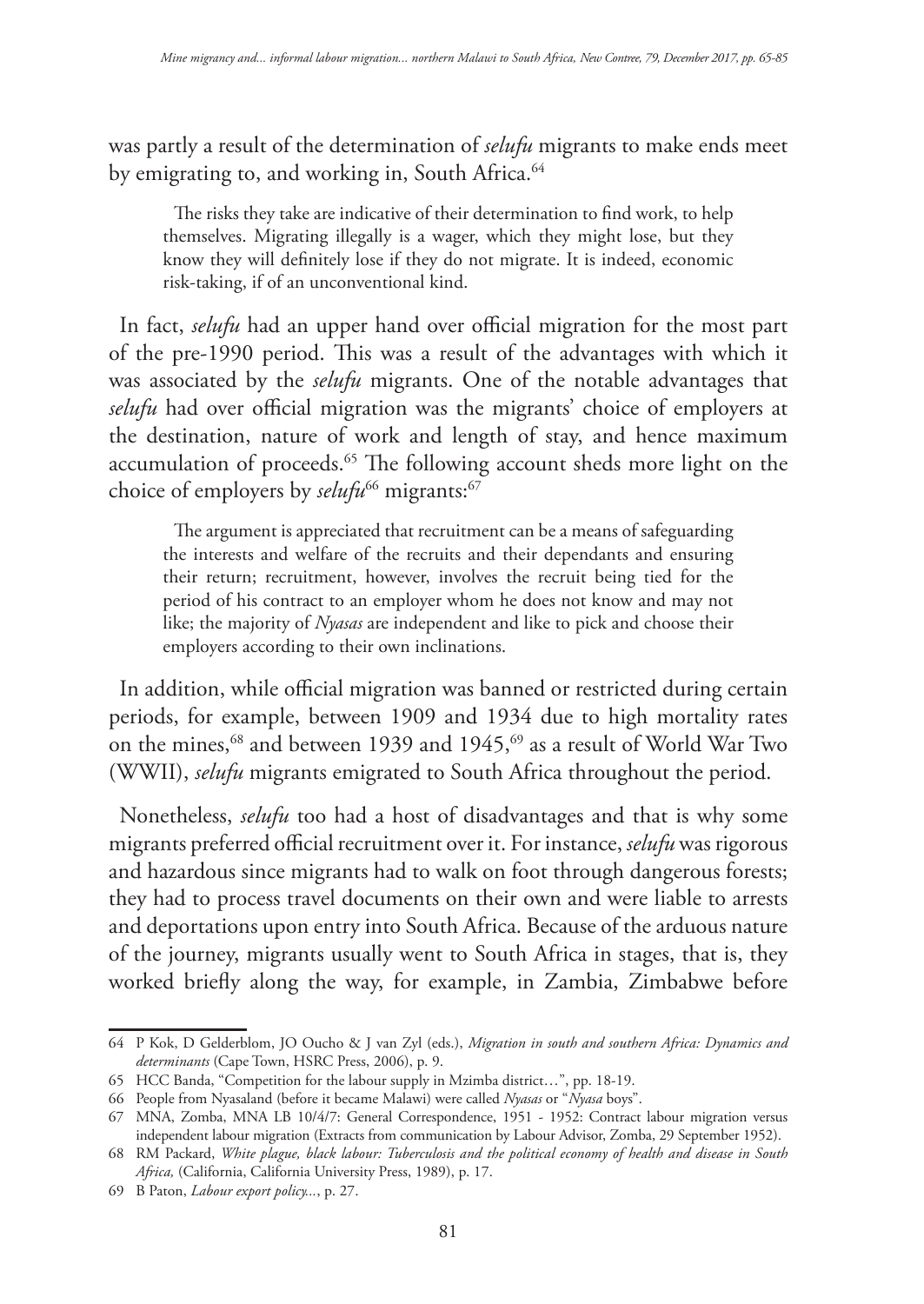finally reaching their destination, South Africa.<sup>70</sup> The following account attests to the rigorous nature of the "step-by-step" journey to South Africa:71

Actually, migrants under *selufu* walked on foot to South Africa. *Wakatemanga simbo m'malundi kuti ghaleke kutupa.* (They were applying some powdered medicine on the razor cuttings on their legs to allow the medicine get into the blood stream so that the feet do not get swollen). They would set off via Lundazi (Zambia) then to Lwangwa, Fela in Mozambique, then to Wanke Coal Mine in Zimbabwe. Upon arrival in Zimbabwe, they would split going to various towns to look for work. After working for some months, they would proceed to South Africa passing through Mashivingo and cross Limpopo into South Africa. Now, tired and hungry, they could find meat in the bushes which they were eating. In fact, those were carcasses of people killed by lions, but they couldn't know.

On the arrests and imprisonment during the old migration period, *selufu*  migrants used to be imprisoned at a notorious farm prison in Bethal, known as *Bethani* in Chitumbuka, the language of northern Malawi. The following account attests to this:72

We went to South Africa under *selufu*. We used to walk on foot. I first went to South Africa in 1955. Immediately after we entered the South African border from Botswana we got arrested and we were sent to *Bethani*, a farm prison, where most of those arrested for illegal entry were sent. There we were forced to dig Irish potatoes using hands. Luckily, we managed to escape.

The imprisonment at Bethal was for six months and those who completed the service were being given a letter (permit) and released. They were then allowed to proceed into towns to continue with their quest for employment using this permit. Oral evidence shows that most of these did not return home: they integrated into the host society.<sup>73</sup>

Although the Malawi Government (previously Nyasaland Protectorate) and the South African government were against female migration during the period under discussion, some women managed to emigrate alongside men under *selufu*. In the study area it was men from Nkhata-Bay who preferred

<sup>70</sup> This kind of migration is sometimes referred to as step migration. Most of the interviewed migrants who went to South Africa under *selufu* indicated that they had work stoppages along the way. HCC Banda (Personal collection), interview, W Lupafya (Mzimba), 17 April 2005.

<sup>71</sup> HCC Banda (Personal collection), interview, L Bota (Mzimba), 14 January 2016.

<sup>72</sup> HCC Banda (Personal collection), interview, W Lupafya, 17 April 2005.

<sup>73</sup> HCC Banda (Personal collection), interview, L Bota (Mzimba), 14 January 2016. L Bota indicated that despite the availability of train transport connecting South Africa, Zimbabwe and Zambia, most *Bethani* prison 'graduates' chose not to return home. One possible reason for this is the 'work permit' which might have given them courage to 'walk freely' in South Africa.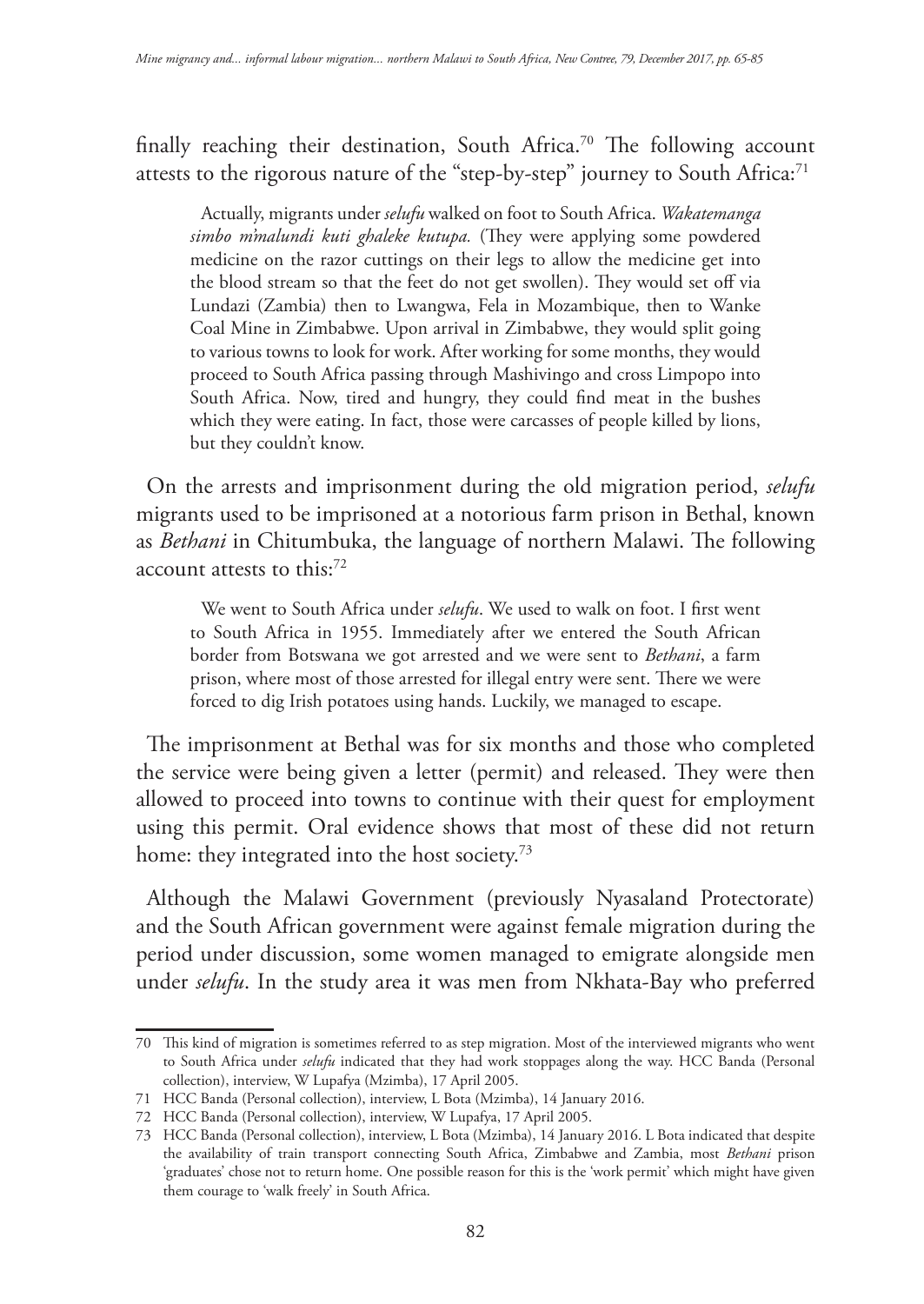to emigrate independently to South Africa.<sup>74</sup> It is not a surprise, therefore, to come across a number of Tonga women who emigrated under *selufu* during the old migration period.<sup>75</sup> In most cases, these female migrants were wives of these male labour migrants. They were accompanying them largely to take care of their husbands as house wives while their husbands worked in the farms and other sectors. In rare circumstances, these women were securing jobs as domestic workers and farmers on the same farms on which their husbands worked. In the domestic sector, women were employed to do laundry (*kuchapa*) and also to assist in preparing foodstuffs (*kuphika*). It is, therefore, proper to argue that labour migration was dominantly, but not exclusively, male during the old migration period.

In addition, literature maintains that employers other than from the mine industries relied on informal migrant networks.76 One of the reasons cited was that these employers could not compete with the mining industries on the amount of wages offered to their employees. In other words, they were looking for cheap and exploitable labour.<sup>77</sup> It is these employers who tended to encourage, as it were, informal international labour migration. Oral evidence78 also shows that some migrants, who migrated informally, went to South Africa to work in such sectors as domestic, construction, transport and service sectors.79 *Selufu* migrants mainly worked in the farms in the northern provinces from the early 1920s all the way to the 1970s. These areas were close to the entry points of the Malawian migrants: they illegally crossed the border from parts of Zimbabwe. Since *selufu* was illegal, they easily secured wage employment in the nearby farms and quickly integrated themselves into the society to avoid being arrested. It was only after adopting the local culture including language that these immigrants became free to look for better-

<sup>74</sup> This was partly because *Wenela* did not establish recruitment depots in Nkhata-Bay.

<sup>75</sup> HCC Banda (Personal collection), interview, V Banda (Nkhata-Bay), 7 January 2016. V Banda is an example of the female ex-migrants in question. This evidence runs counter to the prevailing literature which maintains that because the governments were against women emigrating, therefore labour migration before the 1990s was exclusively male. In my MA thesis, I argued that there were elements of female migration before the 1990s, for instance, through *selufu* and also because *Mthandizi* allowed men to emigrate with their wives and children to Zimbabwean farms. This was a strategy to out-do *Wenela* in their fierce competition. For details, see HCC Banda, "Gendered Patterns of Malawian Contemporary Migrancy" ..., 2008.

<sup>76</sup> J Crush, V Williams & S Peberdy, "Migration in Southern Africa…" p. 2; J Crush, "Migrations past: An historical overview of cross-border movement in southern Africa", D McDonald (ed.), *On borders: Perspectives on international migration in Southern Africa* (New York, St. Martin's Press, 2000), pp. 17-19.

<sup>77</sup> J Crush, V Williams & S Peberdy, "Migration in Southern Africa…", p. 2.

<sup>78</sup> However, the informants I interviewed (former *Wenela*/ TEBA and *selufu* migrants) in Mzimba District did not provide a clue as to the proportion of *selufu* migrants vis-à-vis formal *Wenela* and TEBA migrants.

<sup>79</sup> HCC Banda (Personal collection), interview, W Chima (Mzimba), 24 March 2016; HCC Banda (Personal collection), interview, F Makamo (Mzimba), 15 April 2005. For details about the sectors in which *selufu* migrants worked, see, for example, J Crush, V Williams & S Peberdy, "Migration in Southern Africa…", p. 2.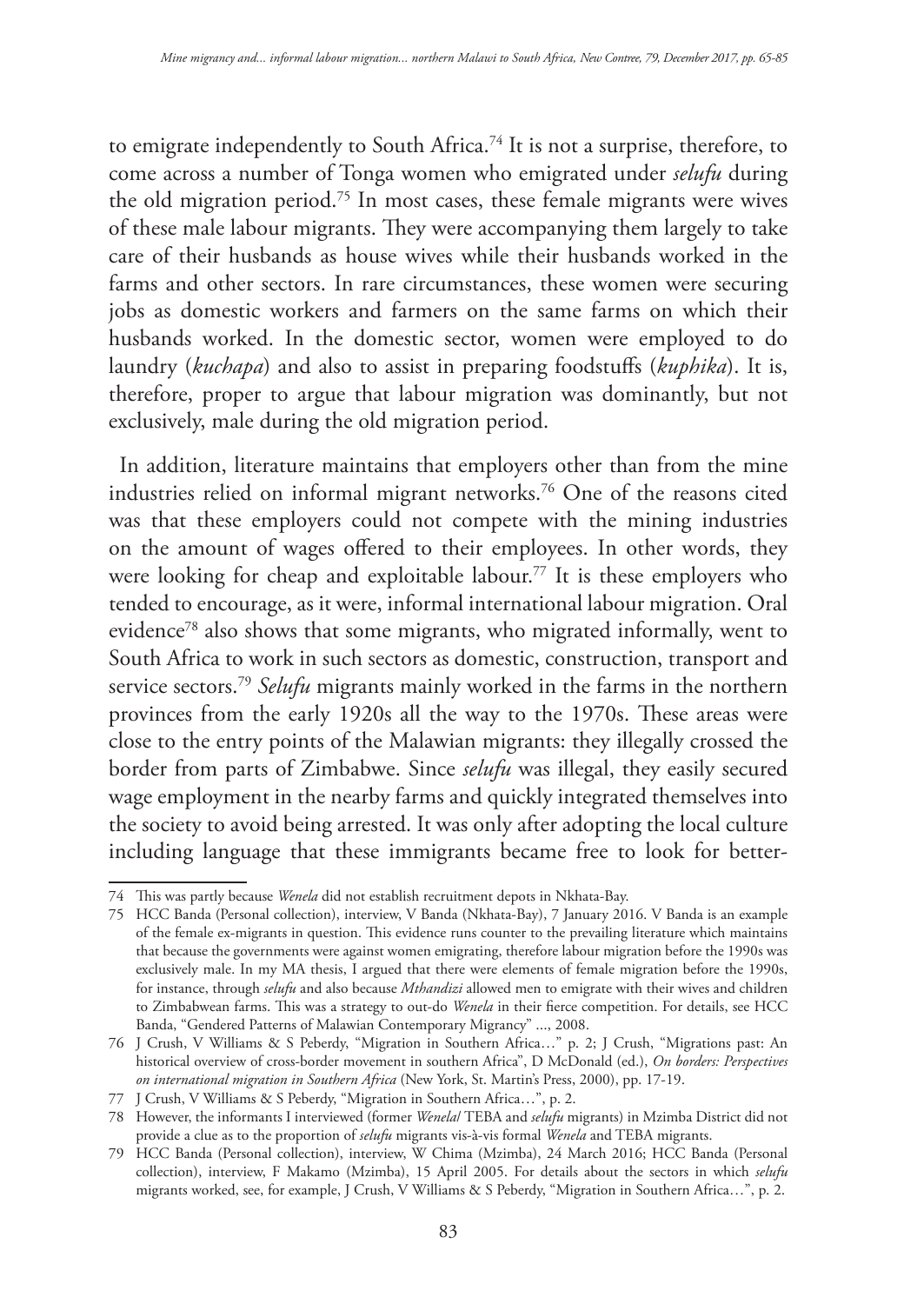paying jobs outside the farming sector. This is how some of these migrants diverted and ended up working on the mines.<sup>80</sup>

In fact, although some migrants who emigrated under *selufu* were against the rigorous nature of mine work, others only hated certain aspects of formal recruitment, for instance, the binding contract arrangement (i.e. eighteen to twenty-four months contracts) and they devised a strategy of overcoming this drawback. They, therefore, went under *selufu*, but upon entry into South Africa, they still secured mine work. In this way, they were not bound by the contract arrangement. As a result, they used to get higher wages as compared to formally recruited migrants since the deferred pay arrangement<sup>81</sup> did not apply to them. In addition, they were not staying in mine compounds; rather outside, in private residences. Hence they were able to 'enjoy social life'.82 This was also typical of labour migrants from Nkhata-Bay during the old migration period.<sup>83</sup>

Following the end of TEBA, most migrants complained of having to go back to Malawi to their "tough and backward life".<sup>84</sup> It is some of these migrants who continued to emigrate to South Africa, but on an informal basis (*selufu*) this time. In fact, a good number of such ex-*Wenela* and ex-TEBA migrants continued to work in South Africa's domestic and service sectors. Even after the end of *Wenela* most migrants did not make it back to the mines through TEBA because the latter was looking for fewer migrants. While some found something to do at home, others went back to South Africa under *selufu*. 85

Whereas political decision-making is assumed to have been the immediate cause of the decline in mine migration, Christiansen and Kydd have argued that "the reduction in international labour migration... was induced mainly

<sup>80</sup> This view was maintained by ex-migrants in Nkhata-Bay, the majority of whom emigrated under *selufu*. As for the migrants in Mzimba district, they indicated that it was fashionable to emigrate under *Wenela*.

<sup>81</sup> This was a system whereby mine workers only got part of their monthly wages and the rest was forwarded to the Malawi Government. The mine workers were allowed to claim this money in Malawi upon return from South Africa. A fraction of these wages was also going to the government as part of foreign exchange earnings.

<sup>82</sup> HCC Banda (Personal collection), interview, L Nkhoma, 7 January 2016.

<sup>83</sup> HCC Banda (Personal collection), interview, L Nkhoma, 7 January 2016; HCC Banda (Personal collection), interview, B Phiri (Mzimba), 25 March 2016. These are examples of *selufu* migrants from Nkhata-Bay and Mzimba who ended up working in the mines.

<sup>84</sup> A Wilson, "Of love potions and witch baskets: Domesticity, mobility and occult rumours in Malawi", *Western Folklore*, 71 (2), 2012, p. 156.

<sup>85</sup> HCC Banda (Personal collection), interview, E Soko (Nkhata-Bay), 29 August 2015; HCC Banda (Personal collection), interview, LD Manda (Nkhata-Bay), 29 August 2015; HCC Banda (Personal collection), interview, G Nthara (Mzimba), 19 April 2005. These are examples of migrants who went back to South Africa under *selufu* in the 1970s and 1980s.